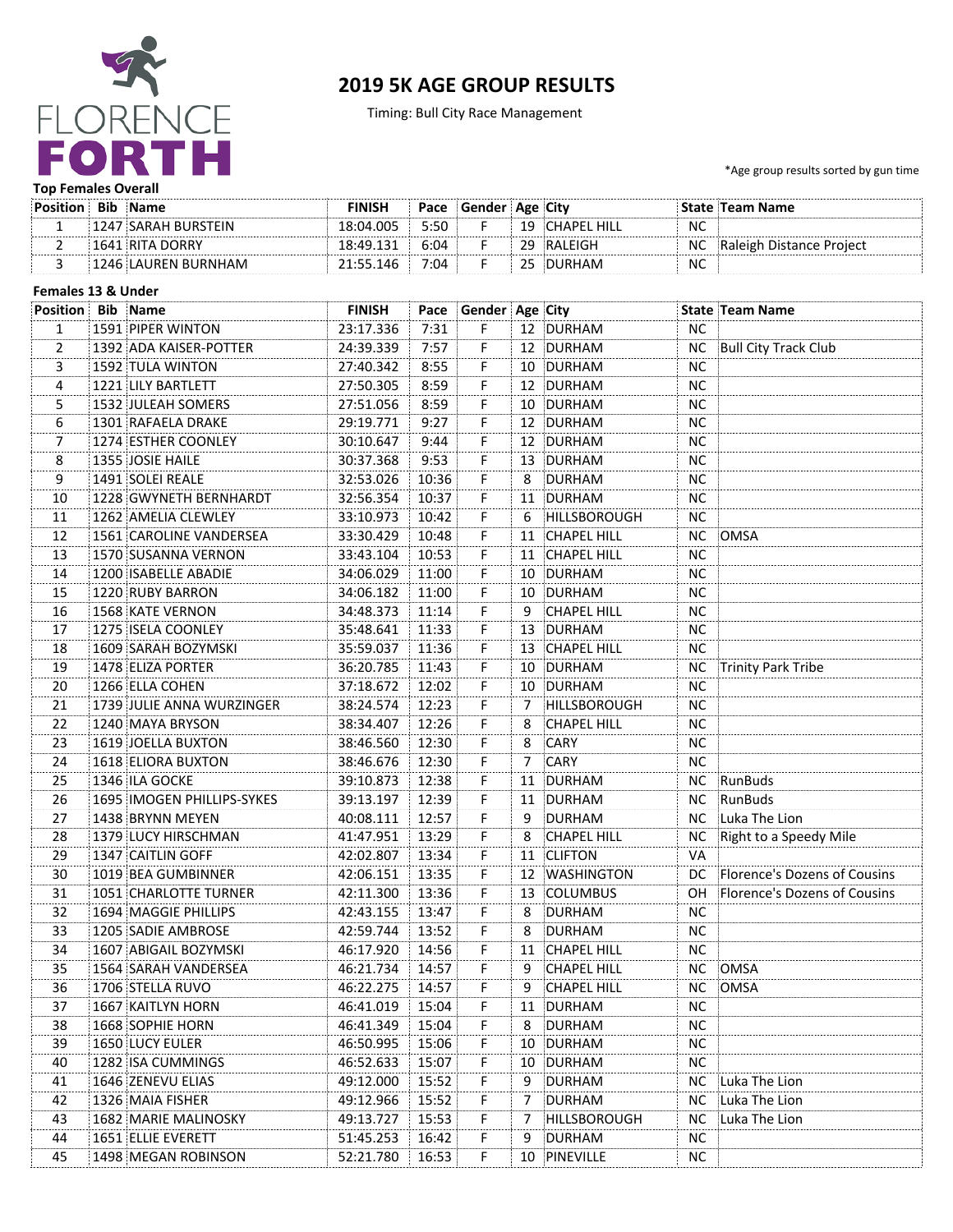| 46 | 1495 BROOKE ROBINSON       | 52:22.032             | 16.54  |  | 12 PINEVILLE   | ΝC        |                                 |
|----|----------------------------|-----------------------|--------|--|----------------|-----------|---------------------------------|
| 47 | 1631 IDA CLARKE            | 52:26.127             | 16:55  |  | CARRBORO       | NC        |                                 |
| 48 | 1705 LAUREL RUVO           | 52:34.173             | 16:57  |  | 11 CHAPEL HILL |           | NC OMSA                         |
| 49 | 1020 FILA GUMBINNER        | 56:48.365             | 18:19  |  | 13 WASHINGTON  |           | DC Florence's Dozens of Cousins |
| 50 | 1023 CATHERINE IANUZZI     | 59:22.681             | 19:09: |  | 11 CHANDLER    |           | AZ Fream Fall Risk              |
| 51 | 1750 LORELEI WEAVER        | $1:00:01.174$ 19:22   |        |  | 12 GREENVILLE  | NC        |                                 |
| 52 | 1424 ZOE MASLOW            | $1:00:52.878$ 19:38   |        |  | DURHAM         | <b>NC</b> |                                 |
| 53 | 1645 KAITLYN EDDY          | $1:03:18.658$   20:25 |        |  | DURHAM         |           | NC OMSA                         |
| 54 | 1447 AMAIE MORILLO-VASOUEZ | $1:06:35.800$ $21:29$ |        |  | DURHAM         |           | NC UNC Kenan-Flagler            |

# Females 14 to 19

| <b>Position Bib Name</b> |                             | <b>FINISH</b>     |       | Pace Gender Age City |                |           | <b>State Team Name</b>          |
|--------------------------|-----------------------------|-------------------|-------|----------------------|----------------|-----------|---------------------------------|
| $\mathbf{1}$             | 1289 ANNEKE DEKKER          | 22:01.814         | 7:06  | F.                   | 18 DURHAM      | NC.       |                                 |
| $\overline{2}$           | 562 EMMALINE DAGGETT        | 23:29.288         | 7:35  | F.                   | 17 DURHAM      | <b>NC</b> |                                 |
| 3                        | <b>561 KATHERINE REEVES</b> | 23:29.420         | 7:35  | F.                   | 17 DURHAM      | <b>NC</b> |                                 |
| 4                        | 1589 SAMANTHA WILSON        | 23:55.363         | 7:43  | F.                   | 14 DURHAM      | NC.       |                                 |
| 5                        | 1443 GRACE MILLER           | 24:16.622         | 7:50  | F.                   | 16 DURHAM      | NC.       |                                 |
| 6                        | 1229 HANNAH BERNHARDT       | 27:31.715         | 8:53  | F.                   | 15 DURHAM      | <b>NC</b> |                                 |
| $\overline{7}$           | 1626 MAGGIE CHAMBLISS       | 28:39.916         | 9:15  | F.                   | 15 DURHAM      | <b>NC</b> |                                 |
| 8                        | 1330 LIBBY FLOWE            | 29:23.246         | 9:29  | F.                   | 14 DURHAM      | <b>NC</b> |                                 |
| 9                        | 1454 MAYRA NAVARRO          | 29:28.832         | 9:30  | F.                   | 19 DURHAM      | NC.       |                                 |
| 10                       | 1394 MCCALLUM KEATS         | 31:04.981         | 10:01 | F.                   | 14 DURHAM      | <b>NC</b> |                                 |
| 11                       | 1329 EVA FLOWE              | 32:37.103         | 10:31 | F.                   | 16 DURHAM      | <b>NC</b> |                                 |
| 12                       | 1069 JUDE TEDDER            | 35:58.053         | 11:36 | F                    | 18 SODDY DAISY | TN        |                                 |
| 13                       | 1563 RACHEL VANDERSEA       | 35:58.825         | 11:36 | F.                   | 14 CHAPEL HILL |           | NC OMSA                         |
| 14                       | 1749 GABRIELLE WEAVER       | 36:03.437         | 11:38 | F.                   | 16 GREENVILLE  | <b>NC</b> |                                 |
| 15                       | 1721 JORDAN STUDEBAKER      | 38:33.667         | 12:26 | F.                   | 16 DURHAM      | NC.       | <b>OMSA</b>                     |
| 16                       | 1288 JADEN DEJARNETTE       | 38:51.808         | 12:32 | F.                   | 14 DURHAM      | <b>NC</b> | <b>OMSA</b>                     |
| 17                       | 1377 HAILEY HIRSCHMAN       | 39:26.080         | 12:43 | F                    | 14 CHAPEL HILL | NC.       | Right to a Speedy Mile          |
| 18                       | 1061 JULIA ZIDAR            | 45:03.871         | 14:32 | F.                   | 19 WESTERVILLE | OH        |                                 |
| 19                       | 1703 AMELIA RUVO            | 51:42.078         | 16:41 | F.                   | 14 CHAPEL HILL | NC .      | <b>OMSA</b>                     |
| 20                       | 1704 GABI RUVO              | 52:36.481         | 16:58 | F                    | 16 CHAPEL HILL |           | NC OMSA                         |
| 21                       | 1 LAURA MCDOW               | 56:48.949         | 18:19 | F                    | 15 DURHAM      |           | NC Florence's Dozens of Cousins |
| 22                       | 1390 ISABEL KAGAN           | 56:49.322         | 18:20 | F                    | 15 DURHAM      |           | NC SoDu warriors                |
| 23                       | 1732 LUCI WERT              | 56:49.961         | 18:20 | F.                   | 15 DURHAM      | <b>NC</b> |                                 |
| 24                       | 1573 PEYTON WARD            | 1:00:40.274 19:34 |       | F.                   | 18 CHAPEL HILL |           | NC OMSA                         |

#### Females 20 to 29

| <b>Position Bib Name</b> |                               | <b>FINISH</b> |       | Pace Gender Age City |                |           | State Team Name      |
|--------------------------|-------------------------------|---------------|-------|----------------------|----------------|-----------|----------------------|
| $\mathbf{1}$             | 1542 AMANDA STEM              | 25:41.797     | 8:17  | F                    | 28 ASHEVILLE   | NC.       |                      |
| $\overline{2}$           | 1514 LINDSAY SCOTT            | 26:25.032     | 8:31  | F.                   | 27 HIGH POINT  | <b>NC</b> |                      |
| 3                        | 1029 KELSEY MARRS             | 27:38.458     | 8:55  | F.                   | 25 WYTHEVILLE  | VA        | Team Goff            |
| 4                        | 1672 MICHELLE JOHNSON         | 28:17.388     | 9:07  | F.                   | 28 DURHAM      | <b>NC</b> |                      |
| 5                        | 1665 MEGAN HATFIELD           | 28:37.583     | 9:14  | F.                   | 27 DURHAM      | <b>NC</b> |                      |
| 6                        | 1338 HEATHER FROGGATT         | 29:42.666     | 9:35  | F.                   | 25 DURHAM      | <b>NC</b> |                      |
| 7                        | 1748 MARIMIKAEL SEIBERT       | 29:45.557     | 9:36  | F.                   | 24 CHAPEL HILL | NC.       |                      |
| 8                        | 1660 CAIT HAMELE              | 29:54.779     | 9:39  | F.                   | 26 DURHAM      |           | NC Flu Right By You  |
| 9                        | 1341 KATIE GANDEE             | 30:27.357     | 9:49  | F                    | 23 MEBANE      | <b>NC</b> |                      |
| 10                       | 1237 HAILEY BROWN             | 31:03.320     | 10:01 | F.                   | 24 DURHAM      | NC.       |                      |
| 11                       | 1427 CLAIRE MCCORMICK         | 31:26.310     | 10:08 | F.                   | 28 DURHAM      | NC.       |                      |
| 12                       | 1473 JAMIE PARLIER            | 32:41.711     | 10:33 | F.                   | 29 DURHAM      | NC.       |                      |
| 13                       | 1213 ZOE BAKKER               | 33:05.856     | 10:40 | F.                   | 23 DURHAM      | <b>NC</b> |                      |
| 14                       | 1711 KELLEY SEEBECK           | 33:55.843     | 10:56 | F.                   | 29 DURHAM      | NC.       | Luka The Lion        |
| 15                       | 351 DEVI LAKHLANI             | 33:57.794     | 10:57 | F.                   | 21 DURHAM      | <b>NC</b> |                      |
| 16                       | 1405 LEILA LADKANI            | 34:06.980     | 11:00 | F.                   | 28 ATLANTA     | GA        |                      |
| 17                       | 1293 GINA DESORCIE            | 34:45.598     | 11:13 | F                    | 27 DURHAM      | <b>NC</b> | Run Sweat and Beers  |
| 18                       | 1670 KATRINA HUFF             | 35:09.914     | 11:20 | F                    | 23 DURHAM      | NC.       | The Gazelle Stampede |
| 19                       | 1488 MALAVI RAVINDRAN         | 35:19.519     | 11:24 | F                    | 20 DURHAM      | <b>NC</b> |                      |
| 20                       | 1317 ELIZABETH EVANS          | 36:25.232     | 11:45 | F.                   | 22 RALEIGH     | <b>NC</b> |                      |
| 21                       | 1214 DEVIKALA BAKTHAVATCHALAM | 37:37.407     | 12:08 | F                    | 29 CARY        | NC.       | RunBuds              |
| 22                       | 1455 MAHNOOR NAZEER           | 39:14.837     | 12:39 | F                    | 22 DURHAM      | NC.       |                      |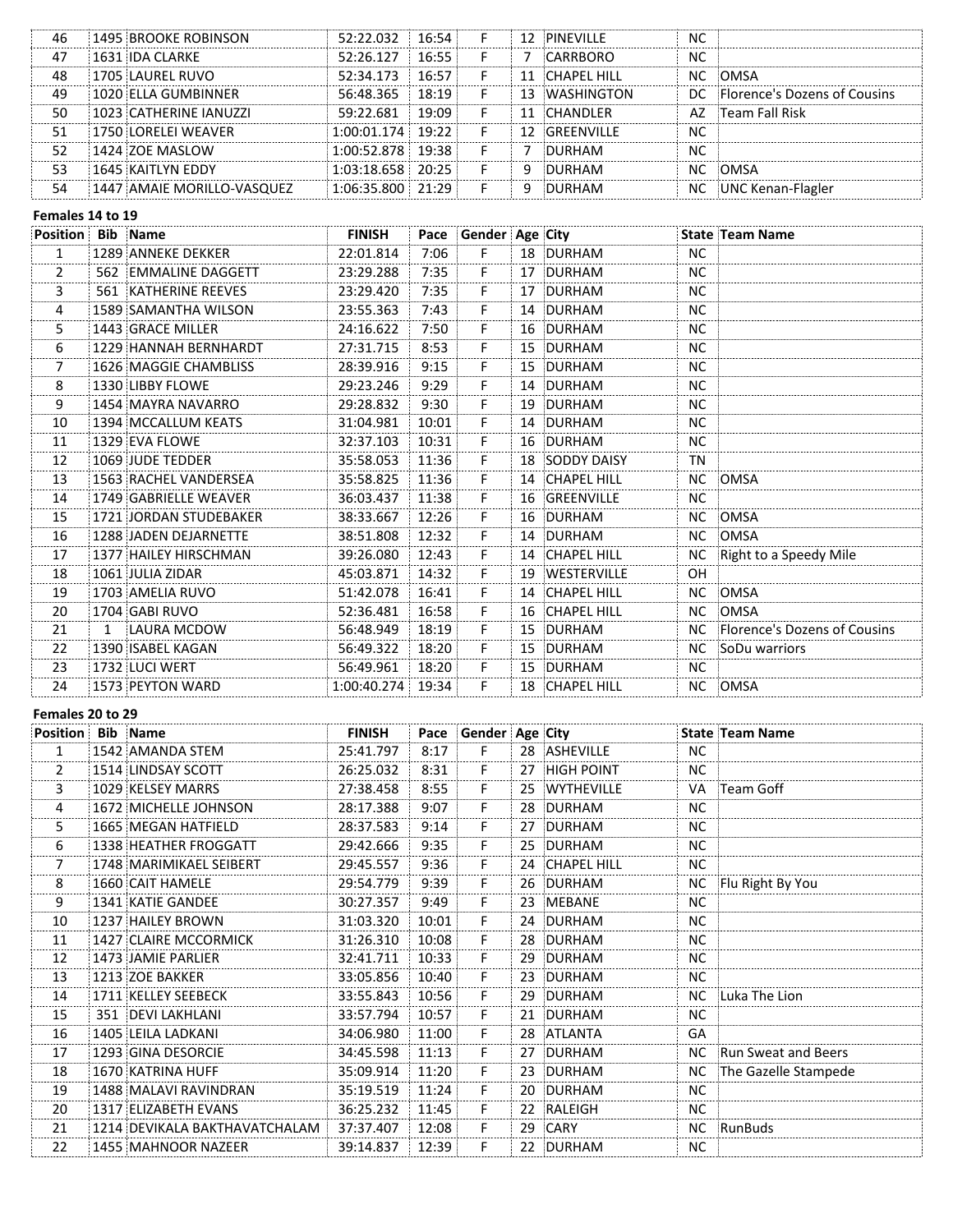| 23 | 1414 CAROLINE LINK     | 39:52.759         | 12:52: |    | 27 TIMBERLAKE   | ΝC        |                          |
|----|------------------------|-------------------|--------|----|-----------------|-----------|--------------------------|
| 24 | 1002 ANNA CHIUMENTO    | 40:25.790         | 13:02: |    | 27 PITTSTON     | PA        | :Team Fall Risk          |
| 25 | 1406 OLIVIA LEF        | 40:36.970         | 13:06: |    | 20 OAKLAND      | CА        |                          |
| 26 | 1484 ALESHA PRESSLEY   | 41:03.240         | 13:15: |    | 28 DURHAM       | ΝC        |                          |
| 27 | 1238 IUI IA BROWN      | 42:08.654         | 13:35  |    | 29 RAI FIGH     | ΝC        |                          |
| 28 | 1309 SOFIA FDFI MAN    | 49:15.007         | 15:53: | F  | 22 DURHAM       | <b>NC</b> |                          |
| 29 | 1510 LAURA SAPPENFIELD | 56:09.461         | 18:07  | F  | 29 DURHAM       |           | NC First Pres Durham     |
| 30 | 1012 EMILY GAVIGAN     | 59:06.364         | 19:04  |    | 29 MOUNT POCONO |           | <b>PA</b> Team Fall Risk |
| 31 | 1535 KARSEN SPAIN      | 59:16.986         | 19:07  | F  | 29 BAHAMA       |           | NC UNC Kenan-Flagler     |
| 32 | 1062 MAURA ZIDAR       | 1:00:34.105 19:32 |        | F. | 23 IWESTERVILLE | OН        |                          |
| 33 | 1318 KATIF FWING       | $:00:40.682$ :    | 19.34  |    | 25 DURHAM       | NC.       | :OMSA                    |
|    |                        |                   |        |    |                 |           |                          |

#### Females 30 to 39

| <b>Position Bib Name</b> |                          | <b>FINISH</b> |       | Pace Gender Age City |    |                 |           | State Team Name      |
|--------------------------|--------------------------|---------------|-------|----------------------|----|-----------------|-----------|----------------------|
| 1                        | 1202 JULIA ALEXANDER     | 22:24.143     | 7:14  | F.                   |    | 31 DURHAM       | NC.       |                      |
| 2                        | 1296 LAURA DEWITT        | 22:37.785     | 7:18  | F.                   |    | 33 DURHAM       | <b>NC</b> |                      |
| 3                        | 1429 STACEY MCDONALD     | 23:15.938     | 7:30  | F.                   |    | 31 DURHAM       | <b>NC</b> |                      |
| 4                        | 1588 CATHERINE WILSON    | 23:39.370     | 7:38  | F.                   |    | 34 DURHAM       | <b>NC</b> | Bull City Track Club |
| 5                        | 1331 ABIGAIL FLYNN       | 24:37.253     | 7:56  | F.                   |    | 35 HILLSBOROUGH | <b>NC</b> |                      |
| 6                        | 1460 PEGGY NICHOLSON     | 24:40.046     | 7:57  | F.                   |    | 33 DURHAM       | NC.       | Pig Pickers          |
| 7                        | 1730 LOUISA WARREN       | 25:12.307     | 8:08  | F.                   |    | 36 DURHAM       | NC.       |                      |
| <br>8                    | 1622 CALLIE CARTER       | 26:49.166     | 8:39  | F.                   |    | 30 RALEIGH      | <b>NC</b> |                      |
| 9                        | 1663 BRYNA HARRINGTON    | 27:50.480     | 8:59  | F.                   |    | 31 CARRBORO     | NC.       |                      |
| 10                       | 1743 KAREN ABBOTT        | 28:20.916     | 9:08  | F.                   |    | 37 RALEIGH      | NC.       |                      |
| 11                       | 1402 RACHEL KUBINSKI     | 28:35.479     | 9:13  | F.                   |    | 36 DURHAM       | NС        |                      |
| 12                       | 1567 BRIGITTE VAUGHN     | 28:45.623     | 9:16  | F.                   |    | 37 DURHAM       | NС        |                      |
| 13                       | 1260 SHEFALI CHRISTOPHER | 29:00.751     | 9:21  | F.                   |    | 35 DURHAM       | NC.       | ElonRUNS             |
| 14                       | 1656 MEGAN FRITZ         | 29:03.024     | 9:22  | F.                   |    | 31 RALEIGH      | NC.       | ElonRUNS             |
| 15                       | 1654 EMILY FONKE         | 29:03.474     | 9:22  | F.                   |    | 31 RALEIGH      | NC.       | ElonRUNS             |
| 16                       | 1719 JENNIFER STARK      | 29:03.885     | 9:22  | F.                   |    | 39 CHAPEL HILL  | NС        |                      |
| 17                       | 1055 MALLORY WALSH       | 29:04.658     | 9:23  | F.                   |    | 32 RICHMOND     | VA.       | <b>El Steve-o</b>    |
| 18                       | 1733 LANE WHITE          | 29:11.771     | 9:25  | F.                   |    | 30 DURHAM       | NС        |                      |
| 19                       | 1640 SARA DORN           | 29:11.782     | 9:25  | F.                   |    | 31 HILLSBOROUGH | NС        |                      |
| 20                       | 1729 RACHEL WALTZ        | 29:22.002     | 9:28  | F.                   |    | 39 DURHAM       | NC.       |                      |
| 21                       | 1675 BRITTAIN KENNEY     | 29:32.697     | 9:32  | F.                   |    | 35 CHARLOTTE    | NC        | Pig Pickers          |
| 22                       | 1674 BRETT JORDAN        | 29:40.096     | 9:34  | F.                   |    | 34 CREEDMOOR    | NC.       |                      |
| 23                       | 1737 SARAH WOLFF         | 30:24.732     | 9:48  | F.                   |    | 38 DURHAM       | NC        | RunBuds              |
| 24                       | 1230 LIS BERNHARDT       | 31:56.566     | 10:18 | F.                   |    | 35 DURHAM       | <b>NC</b> |                      |
| 25                       | 1475 STEPHANIE PETERSON  | 32:32.198     | 10:30 | F.                   |    | 37 PITTSBORO    | NC.       | UNC Kenan-Flagler    |
| 26                       | 1361 BROOK HEATON        | 32:48.471     | 10:35 | F.                   |    | 35 DURHAM       | NС        | Flu Right By You     |
| 27                       | 1359 SOFIA HARPER        | 33:29.072     | 10:48 | F.                   |    | 32 ASHEBORO     | NC        | El Steve-o           |
| 28                       | 1234 ERIN BRISTOW        | 33:47.995     | 10:54 | F.                   |    | 35 DURHAM       | <b>NC</b> |                      |
| 29                       | 1702 EMILY ROUNDY        | 33:55.787     | 10:56 | F.                   |    | 33 DURHAM       |           | NC Luka The Lion     |
| 30                       | 1374 BLAKELY HILDEBRAND  | 34:13.689     | 11:02 | F.                   |    | 34 DURHAM       | <b>NC</b> |                      |
| 31                       | 1552 ANNA THORNTON       | 34:28.136     | 11:07 | F.                   |    | 34 BELLINGHAM   | <b>WA</b> |                      |
| 32                       | 1669 SUSAN HORRELL       | 34:36.474     | 11:10 | F.                   |    | 35 DURHAM       | <b>NC</b> |                      |
| 33                       | 1712 MICHELLE SIEGEL     | 34:41.185     | 11:11 | F.                   |    | 30 DURHAM       | <b>NC</b> |                      |
| 34                       | 1538 ROSIE ST. GERMAIN   | 35:16.352     | 11:23 | F.                   |    | 32 CHAPEL HILL  | <b>NC</b> |                      |
| 35                       | 1547 CAITLIN SULLIVAN    | 35:35.250     | 11:29 | F.                   |    | 31 DURHAM       | <b>NC</b> |                      |
| 36                       | 1290 LANA DENNIS         | 35:35.485     | 11:29 | F.                   |    | 31 DURHAM       | <b>NC</b> |                      |
| 37                       | 1710 ALLISON SCHMIDT     | 36:02.586     | 11:37 | F                    |    | 31 DURHAM       | NC.       | Run Sweat and Beers  |
| 38                       | 1279 CATHY CRUM          | 36:12.512     | 11:41 | F                    |    | 36 DURHAM       | NС        | Run Sweat and Beers  |
| 39                       | 1508 CARLEY SALMON       | 36:20.212     | 11:43 | F                    |    | 31 RICHMOND     | VA        | El Steve-o           |
| 40                       | 1302 LAUREN DRINKARD     | 36:20.334     | 11:43 | F                    |    | 37 DURHAM       | <b>NC</b> |                      |
| 41                       | 1673 MARY JONES          | 36:25.311     | 11:45 | F                    |    | 38 DURHAM       | <b>NC</b> |                      |
| 42                       | 1497 JOCELYN ROBINSON    | 36:34.200     | 11:48 | F                    |    | 35 PURVIS       | MS        |                      |
|                          |                          |               |       | F                    |    |                 |           |                      |
| 43                       | 1487 LOREN RAPP          | 36:43.671     | 11:51 |                      |    | 36 RALEIGH      | <b>NC</b> |                      |
| 44                       | 1579 SAMIRA WELLEMEYER   | 36:44.243     | 11:51 | F                    | 38 | DURHAM          | <b>NC</b> | <b>AV Sharks</b>     |
| 45                       | 1334 AMANDA FRATRIK      | 36:46.572     | 11:52 | F                    |    | 34 DURHAM       | <b>NC</b> |                      |
| 46                       | 1571 CORA WALDO          | 37:15.125     | 12:01 | F                    |    | 37 CATAWBA      | <b>SC</b> | Pig Pickers          |
| 47                       | 1536 REBECCA SPENCE      | 37:32.126     | 12:06 | F                    |    | 31 DURHAM       | NC        | RunBuds              |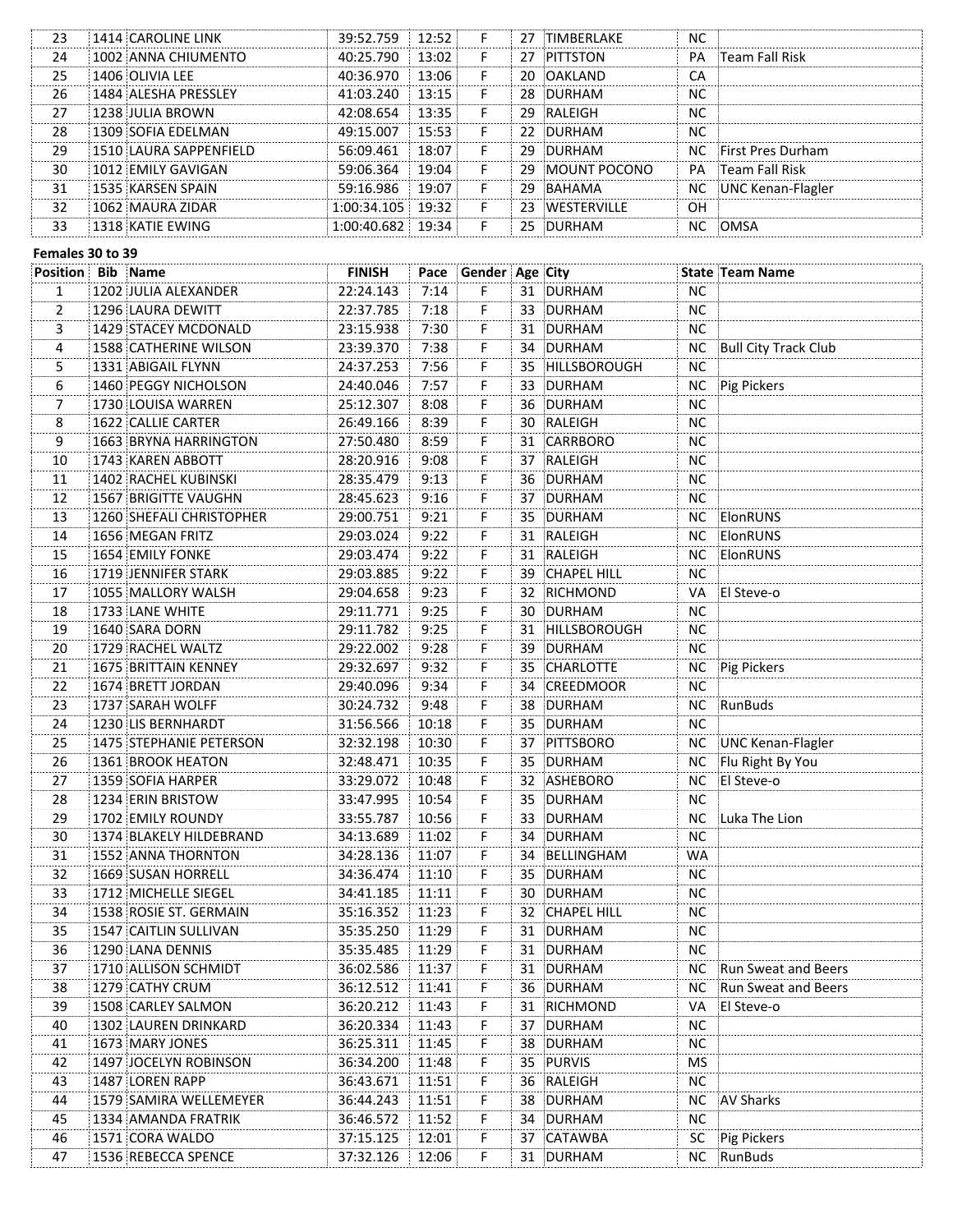| 48 | 1767 JULIA HAWED            | 38:13.596         | 12:20 | F                    |    | 35 DURHAM          | <b>NC</b> |                              |
|----|-----------------------------|-------------------|-------|----------------------|----|--------------------|-----------|------------------------------|
| 49 | 1416 CHRISTINE MALUMPHY     | 38:13.911         | 12:20 | F                    |    | 36 DURHAM          | <b>NC</b> |                              |
| 50 | 1655 KATHARINA FRANZ        | 38:18.998         | 12:21 | F                    |    | 36 CHAPEL HILL     | NC        | UNC Kenan-Flagler            |
| 51 | 1577 KELLY WEAVER           | 38:19.331         | 12:22 | F                    |    | 39 CHAPEL HILL     | <b>NC</b> | UNC Kenan-Flagler            |
| 52 | 1740 KAREN WURZINGER        | 38:24.570         | 12:23 | F                    | 34 | HILLSBOROUGH       | <b>NC</b> |                              |
| 53 | 1725 HAILEY THEILE          | 38:44.255         | 12:30 | F                    | 35 | CARY               | <b>NC</b> |                              |
| 54 | 1243 KATIE BUCKMAN          | 38:44.861         | 12:30 | F                    |    | 35 RALEIGH         | <b>NC</b> |                              |
| 55 | 1620 REBECCA BUXTON         | 38:46.509         | 12:30 | $\dddot{\mathsf{F}}$ | 32 | CARY               | <b>NC</b> |                              |
| 56 | <b>1692 BRIDGET NESBITT</b> | 39:07.371         | 12:37 | F                    |    | 32 DURHAM          | <b>NC</b> | RunBuds                      |
| 57 | 1287 ERIN DEGERMAN          | 40:22.488         | 13:01 | F.                   | 34 | DURHAM             | <b>NC</b> | The Gazelle Stampede         |
| 58 | 1425 ASHLEY MATA            | 40:23.540         | 13:02 | F                    |    | 32 DURHAM          | <b>NC</b> | RunBuds                      |
| 59 | 1558 KRISTI TURNER          | 40:24.344         | 13:02 | F.                   |    | 39 DURHAM          | <b>NC</b> | RunBuds                      |
| 60 | 1224 MICHELLE BENHAM        | 41:03.674         | 13:15 | F                    |    | 37 DURHAM          | <b>NC</b> | RunBuds                      |
| 61 | 1599 QUINN YI               | 41:42.805         | 13:27 | F.                   |    | 35 DURHAM          | <b>NC</b> |                              |
| 62 | 1413 JENNY LIGHT            | 42:49.930         | 13:49 | F                    |    | 38 DURHAM          | <b>NC</b> |                              |
| 63 | 1632 EMER COLLERAN          | 43:00.593         | 13:52 | F                    |    | 39 GREENSBORO      | <b>NC</b> |                              |
| 64 | 1530 TIFFANY SMITH          | 46:48.684         | 15:06 | F                    |    | 38 DURHAM          | <b>NC</b> |                              |
| 65 | 1420 COREY MASER            | 48:33.044         | 15:40 | F                    |    | 38 APEX            | <b>NC</b> |                              |
| 66 | 1653 KATIE FITZGERALD       | 48:58.949         | 15:48 | F.                   |    | 36 RALEIGH         | <b>NC</b> | EDF                          |
| 67 | 1325 JULIA FISHER           | 49:10.986         | 15:52 | F.                   |    | 36 DURHAM          | NС        | Luka The Lion                |
| 68 | 1728 EILA VOLOSHEN          | 51:12.513         | 16:31 | F.                   |    | 36 DURHAM          | <b>NC</b> | Luka the Lion                |
| 69 | 1466 LAUREN OLOFSSON        | 52:33.177         | 16:57 | F.                   |    | 30 RALEIGH         | <b>NC</b> |                              |
| 70 | 1471 KATIE PARKER           | 52:39.113         | 16:59 | F                    |    | 32 DURHAM          | <b>NC</b> | OMSA                         |
| 71 | 1601 SKYE ZAKRZEWSKI        | 54:49.320         | 17:41 | F                    |    | 33 DURHAM          | <b>NC</b> | Duke CE                      |
| 72 | 1681 JENNA LATIOLAIS        | 56:37.110         | 18:16 | F                    |    | 33 DUSON           | LA        |                              |
| 73 | 1232 CASSIE BOYCE           | 56:48.383         | 18:19 | F                    | 30 | <b>CHAPEL HILL</b> | ΝC        | Duke CE                      |
| 74 | 1734 RACHEL WHITE           | 59:16.440         | 19:07 | F                    |    | 35 PITTSBORO       | <b>NC</b> | UNC Kenan-Flagler            |
| 75 | 1034 LAUREN MCDOW           | 59:22.354         | 19:09 | F                    |    | 36 ATLANTA         | GA        | Florence's Dozens of Cousins |
| 76 | 1458 CATHI LEIGH NICHOLSON  | 1:01:44.728       | 19:55 | F                    |    | 35 ROCK HILL       | SC        | Pig Pickers                  |
| 77 | 1407 HEATHER LEIGH          | 1:02:43.077       | 20:14 | F.                   | 35 | DURHAM             | NC.       | Duke CE                      |
| 78 | 1408 LAUREAN LEIGH          | 1:02:44.531       | 20:14 | F.                   |    | 39 HOLLY SPRINGS   | <b>NC</b> | Duke CE                      |
| 79 | 1512 BILLY SCHOCH           | 1:02:44.651       | 20:14 | F.                   |    | 34 DURHAM          | NC.       | Duke CE                      |
| 80 | 1307 LAUREN EARNHARDT       | 1:05:00.131       | 20:58 | F                    |    | 39 CARY            | NC.       | Pig Pickers                  |
| 81 | 1678 AMRITHA KIDIYOOR       | 1:05:04.252       | 20:59 | F.                   |    | 33 DURHAM          | <b>NC</b> |                              |
| 82 | 1448 NOEMI MORILLO-VASQUEZ  | 1:06:36.165       | 21:29 | F                    |    | 36 DURHAM          | <b>NC</b> | UNC Kenan-Flagler            |
| 83 | 1011 KIMBERLY EHMANN        | 1:09:08.658       | 22:18 | F                    |    | 34 DEERFIELD       | OH.       | Rae Of Hope For Anti NMDA    |
| 84 | 1008 LAUREN DAVIS           | 1:09:09.002       | 22:18 | F                    |    | 38 LIVERMORE       | CA        | Lauren's Angels              |
| 85 | 1223 MELISSA BATES          | 1:23:44.498 27:01 |       | F                    |    | 30 RALEIGH         | NC .      | Everyone Loves Mingo!        |

# Females 40 to 49

| <b>Position</b> | Bib Name              | <b>FINISH</b> |        | Pace Gender Age City |                 |           | <b>State Team Name</b>     |
|-----------------|-----------------------|---------------|--------|----------------------|-----------------|-----------|----------------------------|
| 1               | 1430 ANDREA MCGEARY   | 22:46.946     | 7:21   | F                    | 40 DURHAM       | NC.       |                            |
| $\overline{2}$  | 1770 VIRGINIA HALL    | 24:28.063     | 7:54   | F.                   | 46 DURHAM       | <b>NC</b> |                            |
| 3               | 1337 JARIN FREDERICK  | 25:43.216     | 8:18   | F                    | 43 DURHAM       | NC.       |                            |
| 4               | 1562 KAREN VANDERSEA  | 25:47.793     | 8:19   | F.                   | 46 CHAPEL HILL  | NC .      | :OMSA                      |
| 5               | 1602 DIANE ALLEN      | 26:26.355     | 8:32   | F                    | 49 DURHAM       |           | NC Carolina Friends School |
| 6               | 1525 KELLY SMEDLEY    | 27:10.519     | 8:46   | F.                   | 41 DURHAM       |           | NC :Team Josh              |
| 7               | 1518 HEATHER SETTLE   | 27:21.547     | 8:49   | F.                   | 45 DURHAM       | NC.       |                            |
| 8               | 1590 KIM WINTON       | 27:41.197     | 8:56   | F.                   | 43 DURHAM       | NC.       |                            |
| 9               | 1319 ILENE FARKAS     | 28:08.570     | 9:05   | F.                   | 40 DURHAM       | NC.       |                            |
| 10              | 1357 KATIE HANCZARYK  | 28:50.941     | 9:18   | F                    | 41 DURHAM       | <b>NC</b> |                            |
| 11              | 1368 LUCY HENRY       | 28:57.439     | 9:20   | F                    | 41 CARRBORO     | <b>NC</b> |                            |
| 12              | 1534 TAMARA SOMERS    | 29:13.950     | 9:25   | F.                   | 41 DURHAM       | <b>NC</b> |                            |
| 13              | 1451 ANGELA MUIRURI   | 30:45.348     | 9:55   | F.                   | 41 DURHAM       | NC.       |                            |
| 14              | 1219 CLARE BARRINGTON | 30:51.081     | 9:57   | F                    | 43 DURHAM       | <b>NC</b> |                            |
| 15              | 1516 LORRAINE SEASE   | 31:32.479     | 10:10: | F                    | 43 DURHAM       | NC.       |                            |
| 16              | 1771 LIBBY VAUGHN     | 31:47.325     | 10:15  | F                    | 47 HILLSBOROUGH | <b>NC</b> |                            |
| 17              | 1726 SARAH THUESEN    | 31:56.596     | 10:18: | F                    | 45 CARRBORO     | NC.       |                            |
| 18              | 1385 LEAH HOUDE       | 31:58.665     | 10:19  | F.                   | 44 DURHAM       | NC .      | Duke CE                    |
| 19              | 1412 LYNN LEUBUSCHER  | 31:58.891     | 10:19  | F                    | 49 DURHAM       | <b>NC</b> |                            |
| 20              | 450 KAREN STEGMAN     | 32:40.583     | 10:32  |                      | 49 CHAPEL HILL  | NC.       |                            |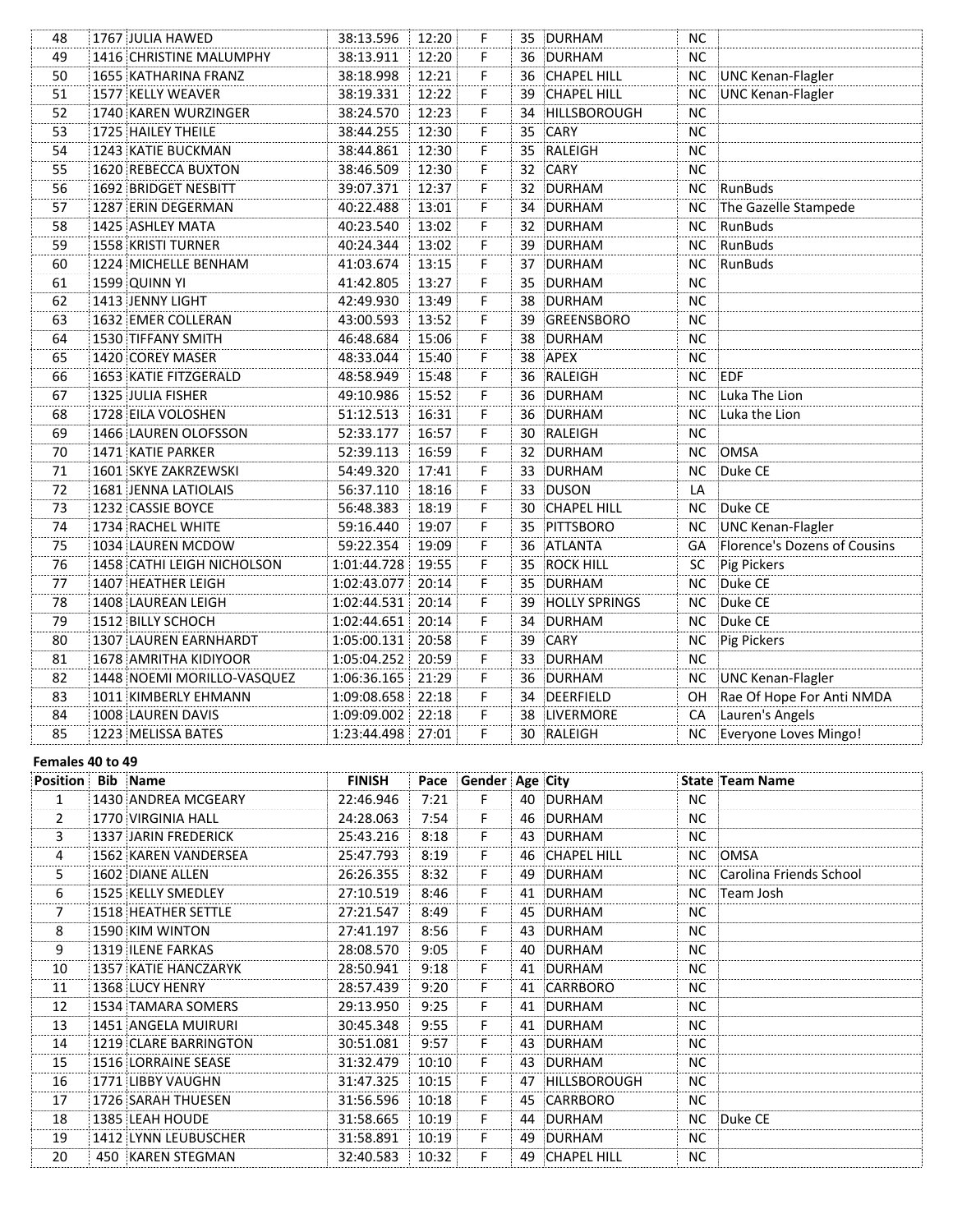| 21 | 1342 RANDI GARRETT          | 32:48.501           | 10:35 | F.                   |     | 45 HOLLY SPRINGS   | NC.       |                              |
|----|-----------------------------|---------------------|-------|----------------------|-----|--------------------|-----------|------------------------------|
| 22 | 1353 ROBYN GUNN             | 32:49.463           | 10:35 | F.                   |     | 42 DURHAM          | <b>NC</b> |                              |
| 23 | 1316 JOY ELLIOTT            | 32:55.311           | 10:37 | F.                   |     | 43 CARRBORO        | <b>NC</b> |                              |
| 24 | 1582 SARAH WESSELL          | 32:59.988           | 10:38 | F                    |     | 42 CHAPEL HILL     | <b>NC</b> |                              |
| 25 | 1768 VICTORIA ROMERO        | 33:07.929           | 10:41 | F                    |     | 49 RALEIGH         | NC        |                              |
| 26 | 1614 KERRY BROCK            | 33:07.965           | 10:41 | $\dddot{\mathsf{F}}$ |     | 43 DURHAM          | <b>NC</b> |                              |
| 27 | 1613 STEPHANIE BRENNAN      | 33:16.677           | 10:44 | $\mathbf{F}$         |     | 41 DURHAM          | NC        |                              |
| 28 | 1215 CECILIA BARJA          | 33:20.848           | 10:45 | F                    |     | 43 DURHAM          | NC        |                              |
| 29 | 244 MARLENA BYRNE           | 33:52.555           | 10:55 | F                    |     | 47 DURHAM          | NC        | RunBuds                      |
| 30 | 1292 TRACEY DESHAZO         | 34:00.639           | 10:58 | F                    |     | 45 HURDLE MILLS    | <b>NC</b> |                              |
| 31 | 1700 CYNTHIA RIDER          | 34:16.859           | 11:03 | F                    |     | 42 DURHAM          | <b>NC</b> |                              |
| 32 | 1647 BETSY EULER            | 34:18.263           | 11:04 | F                    |     | 44 DURHAM          | <b>NC</b> |                              |
| 33 | 1555 SANIA TONG ARGAO       | 34:21.542           | 11:05 | F.                   |     | 40 DURHAM          | <b>NC</b> |                              |
| 34 | 1537 MELINDA SQUIRES-NELSON | 34:28.250           | 11:07 | F.                   |     | 47 DURHAM          | <b>NC</b> |                              |
| 35 | 1467 CAROLINE OZMENT        | 34:36.540           | 11:10 | F.                   |     | 44 DURHAM          | <b>NC</b> |                              |
| 36 | 1504 JULIE RUSSELL          | 34:49.013           | 11:14 | F                    |     | 45 CHAPEL HILL     | <b>NC</b> |                              |
| 37 | 1707 ANNA SACKS             | 34:54.703           | 11:15 | F.                   |     | 40 CARY            |           | NC RunBuds                   |
| 38 | 1708 ELIZABETH SAINZ        | 35:17.012           | 11:23 | F.                   |     | 42 DURHAM          |           | NC RunBuds                   |
| 39 | 1679 JULIA KULLA-MADER      | 35:20.051           | 11:24 | F.                   |     | 40 DURHAM          |           | NC RunBuds                   |
| 40 | 1549 KATHRYN SUMMERS        | 36:02.486           | 11:37 | F.                   |     | 46 DURHAM          | <b>NC</b> |                              |
| 41 | 1625 JAMIE CHAMBLISS        | 36:03.364           | 11:38 | F.                   |     | 46 DURHAM          | <b>NC</b> |                              |
| 42 | 1404 LYDIA KWEE             | 36:04.190           | 11:38 | F.                   |     | 47 DURHAM          | <b>NC</b> |                              |
| 43 | 1769 JENN SMITH             | 36:11.044           | 11:40 | F.                   |     | 42 DURHAM          | <b>NC</b> |                              |
| 44 | 1468 CARRIE PAINTER         | 37:01.399           | 11:56 | F.                   |     | 47 DURHAM          | NC .      | Duke CE                      |
| 45 | 1268 SARAH COHEN            | 37:19.491           | 12:02 | F.                   |     | 41 DURHAM          | <b>NC</b> |                              |
| 46 | 1350 HEATHER GRAHAM         | 38:20.127           | 12:22 | F.                   |     | 47 DURHAM          |           | NC Trinity Park Tribe        |
| 47 | 1242 VICKY BRYSON           | 38:35.608           | 12:27 | F.                   |     | 42 CHAPEL HILL     | <b>NC</b> |                              |
| 48 | 1716 CINDY SOLOE            | 38:50.844           | 12:32 | F.                   |     | 47 DURHAM          | NC.       |                              |
| 49 | 1520 AMY SHERIDAN           | 38:50.948           | 12:32 | F.                   |     | 44 DURHAM          | NC.       |                              |
| 50 | 1546 CLAIRE STYLES          | 39:42.264           | 12:48 | F.                   |     | 43 DURHAM          |           | NC RunBuds                   |
| 51 | 1713 KATHERINE SIMONSEN     | 39:55.350           | 12:53 | F.                   |     | 42 DURHAM          | NC        | RunBuds                      |
| 52 | 1764 BRIANNE STARIN         | 39:59.146           | 12:54 | F.                   |     | 40 DURHAM          | NC.       |                              |
| 53 | 1439 RACHEL MEYEN           | 40:08.262           | 12:57 | F.                   |     | 41 DURHAM          | <b>NC</b> | Luka The Lion                |
| 54 | 1709 CARMEN SANCHEZ         | 40:09.236           | 12:57 | F.                   |     | 40 DURHAM          | <b>NC</b> |                              |
| 55 | 1519 DARA SHAIN             | 40:24.790           | 13:02 | F.                   |     | 45 DURHAM          |           | NC RunBuds                   |
| 56 | 1587 JACKIE WILLINGHAM      | 40:55.989           | 13:12 | F.                   |     | 43 GARNER          | <b>NC</b> |                              |
| 57 | 1639 JULIE DORING           | 41:00.876           | 13:14 | F.                   |     | 44 DURHAM          |           | NC Luka The Lion             |
| 58 | 1376 CAITLIN HIRSCHMAN      | 41:47.986           | 13:29 | F                    |     | 47 CHAPEL HILL     |           | NC Right to a Speedy Mile    |
| 59 | 1398 ANDREA KELLS           | 42:49.772           | 13:49 | F                    |     | 41 DURHAM          | <b>NC</b> |                              |
| 60 | 1403 TONYA KUHL             | 45:07.031           | 14:33 | F.                   |     | 40 TUSCALOOSA      | AL        |                              |
| 61 | 1244 TANGELA BURKS          | 47:11.649           | 15:13 | F.                   |     | 47 RALEIGH         | <b>NC</b> |                              |
| 62 | 1389 PEGGY JAMES            | 48:11.158           | 15:33 | F                    |     | 48 DURHAM          | <b>NC</b> |                              |
| 63 | 1203 ANNIE AMBROSE          | 50:52.907           | 16:25 | F.                   |     | 44 DURHAM          | <b>NC</b> |                              |
| 64 | 1615 PAIGE BROCK            | 51:56.035           | 16:45 | F.                   |     | 45 DURHAM          | <b>NC</b> |                              |
|    | 1496 JAIME ROBINSON         | 53:08.004           | 17:08 |                      |     | 42 PINEVILLE       | <b>NC</b> |                              |
| 65 | 1022 MAGGIE GUMBINNER       | 53:15.998           | 17:11 | F.<br>F.             |     | <b>WASHINGTON</b>  | DC.       | Florence's Dozens of Cousins |
| 66 | 1044 ALISON NORRIS          | 53:17.179           | 17:11 | F.                   | 45  | 46 BEXLEY          | OH.       |                              |
| 67 |                             | 54:48.983           |       |                      |     |                    |           | Florence's Dozens of Cousins |
| 68 | 1226 ERIN BENNETT           |                     | 17:41 | F                    |     | 49 RALEIGH         | NC.       | Duke CE<br>First Pres Durham |
| 69 | 1494 CRIS RIVERA            | 56:07.550           | 18:06 | F.                   |     | 46 DURHAM          | NC.       |                              |
| 70 | 1299 MINDY DOUGLAS          | 56:09.757           | 18:07 | F.<br>F              |     | 49 DURHAM          | NC.       | First Pres Durham            |
| 71 | 1271 BECKY COLEY            | 1:00:33.650 19:32   |       | F                    | 40. | <b>CHAPEL HILL</b> | <b>NC</b> | OMSA                         |
| 72 | 1477 JENNIE PICKETT         | 1:00:33.785 19:32   |       |                      |     | 42 DURHAM          | <b>NC</b> | OMSA                         |
| 73 | 1572 AVERY WARD             | 1:00:40.212         | 19:34 | F                    |     | 43 CHAPEL HILL     | <b>NC</b> | OMSA                         |
| 74 | 1696 MEGAN PHILPOTT         | 1:03:18.636         | 20:25 | F                    |     | 41 DURHAM          | <b>NC</b> | OMSA                         |
| 75 | 1001 HEATHER BURNETTE       | 1:04:49.327         | 20:55 | F                    |     | 42 LAURINBURG      | <b>NC</b> | Team Snail                   |
| 76 | 1543 JENNY STOVALL          | 1:06:38.121         | 21:30 | F                    |     | 49 RALEIGH         | <b>NC</b> | Duke CE                      |
| 77 | 1544 BETH STRINGFIELD       | 1:12:54.798   23:31 |       | F                    |     | 43 DURHAM          | NС        | First Pres Durham            |
|    | Females 50 to 59            |                     |       |                      |     |                    |           |                              |
|    | <b>Position Bib Name</b>    | <b>FINISH</b>       | Pace  | Gender   Age   City  |     |                    |           | <b>State Team Name</b>       |
| 1  | 1776 LISA DEATON            | 24:02.285           | 7:45  | F.                   |     | 54 CHARLESTON      | SC        |                              |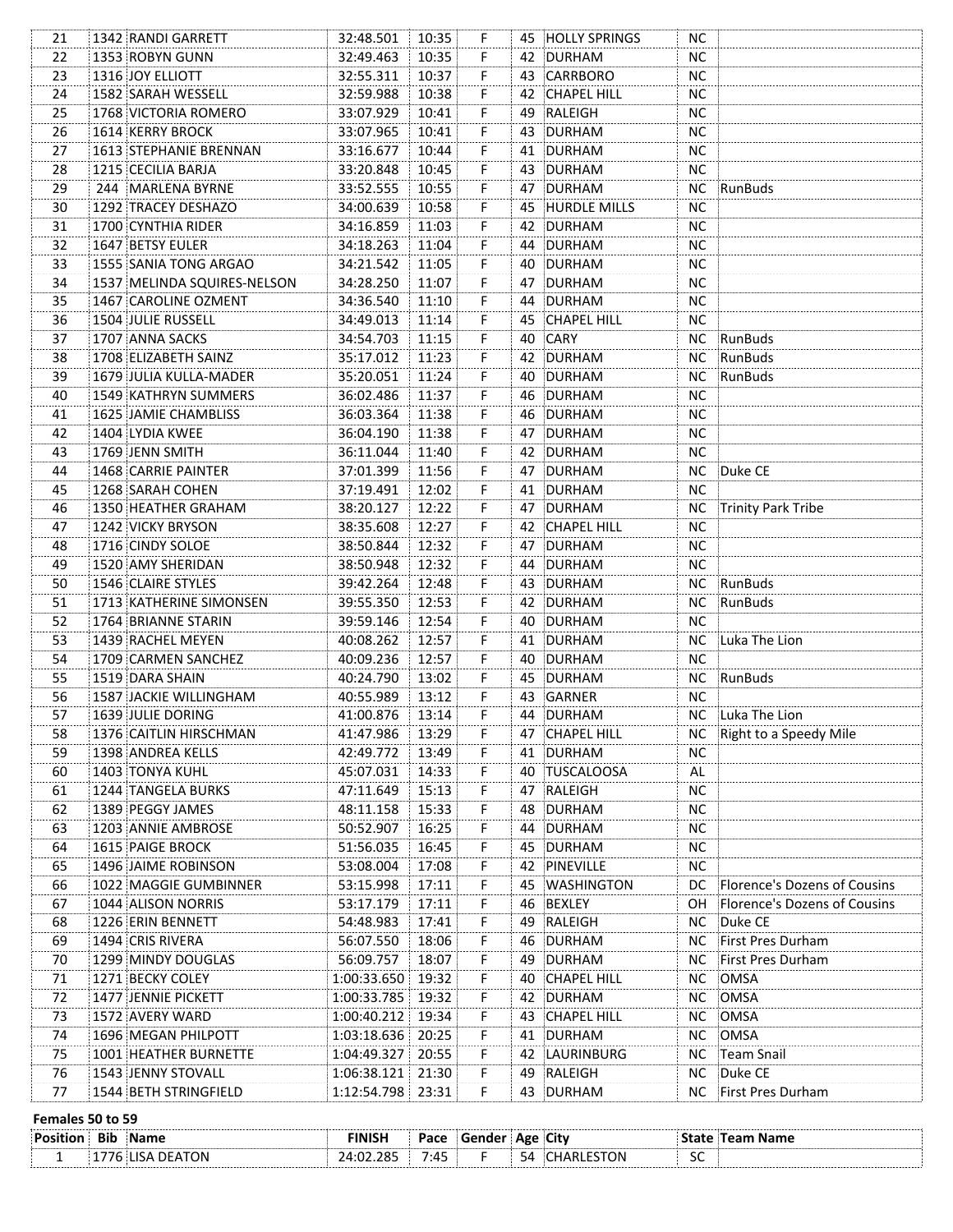| 2              | 1383 JENNIFER HOLLOWAY      | 26:34.383         | 8:34  | F                       | 50 DURHAM       | NС        |                      |
|----------------|-----------------------------|-------------------|-------|-------------------------|-----------------|-----------|----------------------|
| 3              | 1249 CATHIE CAIMANO         | 26:34.485         | 8:34  | F                       | 52 HUNTERSVILLE | <b>NC</b> |                      |
| 4              | 1581 LAURA WESSELL          | 28:54.728         | 9:19  | F.                      | 50 HILLSBOROUGH | <b>NC</b> |                      |
| 5              | 1452 JOAN MUNNE             | 29:14.615         | 9:26  | F.                      | 50 DURHAM       | ΝC        |                      |
| 6              | 1322 BETHZAIDA FERNANDEZ    | 30:22.018         | 9:48  | F.                      | 51 DURHAM       | NC.       |                      |
| 7              | 1506 JEANNE RYAN            | 31:15.532         | 10:05 | F.                      | 58 DURHAM       | NC.       |                      |
| 8              | 1481 DANA POWERS            | 32:21.321         | 10:26 | F.                      | 52 DURHAM       | NC.       | RunBuds              |
| $\overline{9}$ | 1360 HONA LEE HARRINGTON    | 32:50.407         | 10:35 | F.                      | 55 DURHAM       | NС        |                      |
| 10             | 1766 KATHERINE ENG          | 33:10.265         | 10:42 | F.                      | 57 DURHAM       | NC.       |                      |
| 11             | 1444 STEPHANIE MILLER       | 34:14.932         | 11:03 | F.                      | 57 GREENSBORO   | NC.       |                      |
| 12             | 302 CAIT FENHAGEN           | 34:45.266         | 11:13 | F.                      | 50 CHAPEL HILL  | ΝC        |                      |
| 13             | 1513 KRISTEN SCHROEDER      | 35:09.478         | 11:20 | F.                      | 53 GREENVILLE   | <b>SC</b> |                      |
| 14             | 1321 VALERIE FAULKNER       | 35:39.663         | 11:30 | F                       | 55 DURHAM       | <b>NC</b> |                      |
| 15             | 1435 MYRIAM MEDINA-VERA     | 36:52.748         | 11:54 | F.                      | 56 CARY         | <b>NC</b> |                      |
| 16             | <b>1486 SHARON PURUCKER</b> | 37:09.807         | 11:59 | F.                      | 53 DURHAM       | <b>NC</b> | :RunBuds             |
| 17             | 1396 EILEEN KEAVENEY        | 37:10.913         | 11:59 | F.                      | 52 DURHAM       | <b>NC</b> |                      |
| 18             | 1779 LUCY EATON             | 37:58.238         | 12:15 | F.                      | 55 DURHAM       | <b>NC</b> |                      |
| 19             | 1212 ENNIS BAKER            | 38:16.142         | 12:21 | F.                      | 52 CHAPEL HILL  | <b>NC</b> |                      |
| 20             | 1616 ANNE-CLAIRE BROUGHTON  | 38:31.215         | 12:25 | F.                      | 51 DURHAM       | <b>NC</b> |                      |
| 21             | 1380 ANDREA HOFF            | 39:07.184         | 12:37 | F.                      | 51 DURHAM       |           | NC RunBuds           |
| 22             | 1236 SHERYL BROADRIGHT      | 39:53.331         | 12:52 | F.                      | 56 DURHAM       | NC.       |                      |
| 23             | 1480 STACEY POSTON          | 39:55.040         | 12:53 | F.                      | 50 DURHAM       | NC.       |                      |
| 24             | 1580 FRAN WESCOTT           | 40:30.948         | 13:04 | F.                      | 55 DURHAM       | NC .      | RunBuds              |
| 25             | 1027 MARY LONG              | 40:52.301         | 13:11 | F.                      | 55 WAYNE        | PA        | Team Fall Risk       |
| 26             | 1445 VICKIE MODLIN          | 43:17.433         | 13:58 | F.                      | 59 DURHAM       | NC .      | RunBuds              |
| 27             | 1025 FREDA KERR             | 46:09.431         | 14:53 | F.                      | 54 RALEIGH      | <b>NC</b> |                      |
| 28             | 1503 MARIE-LOUISE RUSS      | 46:13.437         | 14:55 | F                       | 53 DURHAM       |           | NC RunBuds           |
| 29             | 1502 KAREN ROOF             | 48:02.609         | 15:30 | F                       | 53 CHARLOTTE    | <b>NC</b> |                      |
| 30             | 1485 RUTH PROCTOR           | 49:14.618         | 15:53 | F                       | 58 CHAPEL HILL  | NC.       |                      |
| 31             | 1634 GISELE CORREIA         | 49:16.025         | 15:54 | F.                      | 56 MORRISVILLE  | NC.       |                      |
| 32             | 1060 JENNIFER ZIDAR         | 51:26.519         | 16:35 | F.                      | 50 WESTERVILLE  | <b>OH</b> |                      |
| 33             | 1277 LYNN COWART            | 51:42.795         | 16:41 | F.                      | 58 TITUSVILLE   | FL.       |                      |
| 34             | 1440 TRICIA MICKELBERRY     | 52:36.466         | 16:58 | F.                      | 52 CHAPEL HILL  | <b>NC</b> |                      |
| 35             | 1575 JULIE WARNER           | 53:07.729         | 17:08 | F.                      | 54 FORT MILL    | SC        |                      |
| 36             | 1045 KRISTINE POPUN         | 54:15.514         | 17:30 | F.                      | 55 ROCKLEDGE    | FL.       | Team Popun           |
| 37             | 1774 BIBI ARDITTE           | 54:54.407         | 17:43 | F.                      | 54 BRISTOL      | <b>RI</b> |                      |
| 38             | 1375 SHARON HIRSCH          | 56:17.275         | 18:09 | F.                      | 53 DURHAM       |           | NC First Pres Durham |
| 39             | 1431 BETH MCLENDON-ARVIK    | 58:12.245         | 18:46 | F                       | 51 DURHAM       | NC.       | SoDu warriors        |
| 40             | 1391 LAURA KAGAN            | 58:13.176         | 18:47 | F                       | 51 DURHAM       | NС        | SoDu warriors        |
| 41             | 1751 GRACE GAVIGAN          | 1:00:02.504       | 19:22 | $\overline{\mathsf{F}}$ | 56 GREENVILLE   | <b>NC</b> |                      |
| 42             | 1064 HELEN EGGER            | 1:01:02.806 19:41 |       | $\dddot{\mathsf{F}}$    | 58 DURHAM       | NC.       | Team Sasha           |
| 43             | 1003 CATHY CHIUMENTO        | 1:02:48.647       | 20:15 | F.                      | 58 PITTSTON     | PA        | Team Fall Risk       |
| 44             | 1013 GRACE GAVIGAN          | 1:02:49.114       | 20:16 | F                       | 56 WILKES BARRE | PA        | Team Fall Risk       |
| 45             | 1410 MARY KAY LEIGH         | 1:06:37.541       | 21:29 | F                       | 59 HILLSBOROUGH | <b>NC</b> | Duke CE              |
| 46             | 1251 LISA CARLEY-BAXTER     | 1:10:47.738       | 22:50 | F.                      | 50 DURHAM       | NC        | RunBuds              |
|                |                             |                   |       |                         |                 |           |                      |

#### Females 60 to 69

| Position | <b>Bib</b> Name          | <b>FINISH</b> |        | Pace Gender Age City |                 |           | <b>State Team Name</b>     |
|----------|--------------------------|---------------|--------|----------------------|-----------------|-----------|----------------------------|
|          | 1598 WENDY WOODS         | 30:12.016     | 9:45   |                      | 60 DURHAM       | NC.       |                            |
|          | 1400 DIANA KNECHTEL      | 30:27.664     | 9:49   | F.                   | 66 CHAPEL HILL  | NC.       |                            |
| 3        | 1009 JANE DENION         | 31:20.538     | 10:06  | F                    | 62 WEST WYOMING |           | <b>PA</b> : Team Fall Risk |
| 4        | 1629 KELLY CLARK         | 32:49.459     | 10:35  |                      | 62 CHAPEL HILL  | NC.       |                            |
|          | 1315 KC ELANDER          | 33:20.069     | 10:45  |                      | 62 DURHAM       | <b>NC</b> |                            |
| 6        | 1370 PAMELA HERBERT      | 33:47.272     | 10:54  | F                    | 64 DURHAM       | NC.       |                            |
|          | 1364 MARILYN HEDGPETH    | 36:29.027     | 11:46  | F.                   | 65 DURHAM       | NC.       |                            |
| 8        | 1666 NANCY HERNDON       | 37:02.698     | 11.57: |                      | 63 DURHAM       |           | NC RunBuds                 |
| 9        | 1772 KATHARINE WHITMORE  | 41:17.941     | 13:19  |                      | 62 DURHAM       |           | NC First Pres Durham       |
| 10       | 1578 KRISTI WEBB         | 41:58.111     | 13:32  | F                    | 62 CHAPEL HILL  | <b>NC</b> |                            |
| 11       | <b>1384 JULIE HORTON</b> | 42:55.411     | 13:51  | F.                   | 62 CHAPEL HILL  |           | NC Run Sweat and Beers     |
| 12       | 1340 JOYCE GANDEE        | 43:20.245     | 13:59: |                      | 62 MEBANE       | NC.       |                            |
| 13       | 1252 KATHY CARTER        | 49:03.356     | 15:49  |                      | 60 DURHAM       | NС        |                            |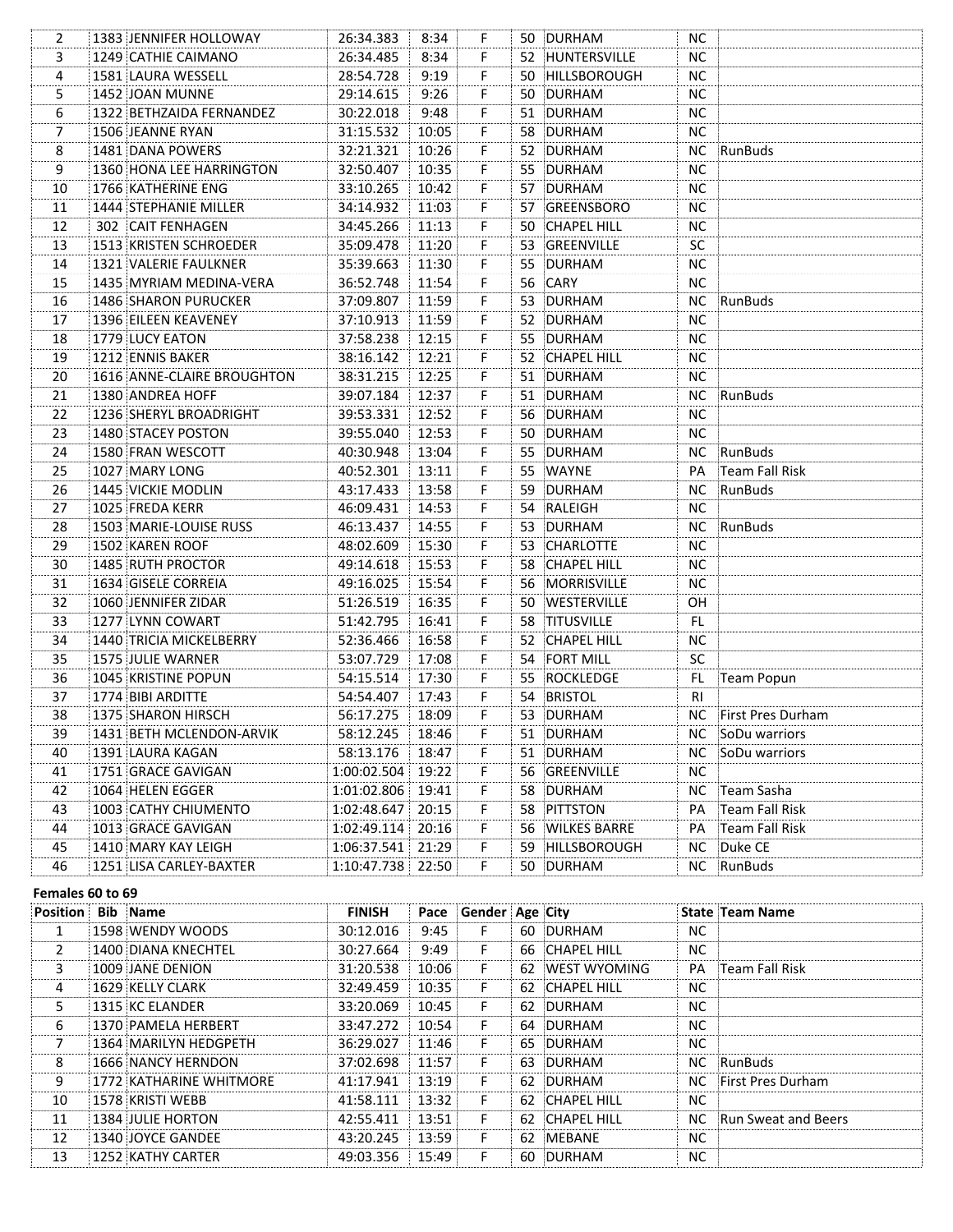| 14 | 1676 SHEILA KERRIGAN   | 52:26.225           | 16:55  | F. | 66 CHAPEL HILL  | <b>NC</b> |                      |  |
|----|------------------------|---------------------|--------|----|-----------------|-----------|----------------------|--|
| 15 | 1442 SHEILA MIGLARESE  | 55:02.889           | 17:45  | F. | 62 DURHAM       | NC.       |                      |  |
| 16 | 1584 KAREN WHITNEY     | 55:16.119           | 17:50  | F  | 63 DURHAM       | <b>NC</b> |                      |  |
| 17 | 1697 PAM PURCELL       | 55:29.453           | 17:54  | F. | 61 DURHAM       |           | NC RunBuds           |  |
| 18 | 1511 MARIE SAPPENFIELD | 56:07.835           | 18:06  | F. | 61 BAHAMA       |           | NC First Pres Durham |  |
| 19 | 1304 SUSAN DUNLAP      | 56:17.506           | 18:09: |    | 63 DURHAM       | <b>NC</b> |                      |  |
| 20 | 1048 ANNE SMITH        | $1:00:02.561$ 19:22 |        | F  | 64 CHANDI FR    |           | AZ Feam Fall Risk    |  |
| 21 | 1747 MARIF CONRAD      | $1:01:47.034$ 19:56 |        | F  | 65 CHAPEL HILL  | NC.       |                      |  |
| 22 | 1633 MARIE CONRAD      | $1:01:48.622$ 19:56 |        | F. | 65 CHAPEL HILL  | NC.       | iLuka The Lion       |  |
| 23 | 1644 MARIANA EARNHARDT | $1:05:00.426$ 20:58 |        | F  | 69 RALEIGH      |           | NC Pig Pickers       |  |
| 24 | 1248 JANE CAFFREY      | $1:06:37.826$ 21:29 |        | F  | 61 HILLSBOROUGH |           | NC Duke CE           |  |
| 25 | 1611 BETHANY BRADFORD  | $1:13:42.958$ 23:46 |        | F  | 66 CHAPEL HILL  | NC.       |                      |  |
| 26 | 1366 CAROL HENDERSON   | $1:27:18.890$ 28:10 |        | F  | 66 CHAPEL HILL  | NC        |                      |  |
|    |                        |                     |        |    |                 |           |                      |  |

# **Females 70 & Over**

| <b>Position</b> | <b>Bib</b> Name       | <b>FINISH</b>       |       | Pace Gender Age City |                    |     | <b>State Team Name</b> |
|-----------------|-----------------------|---------------------|-------|----------------------|--------------------|-----|------------------------|
|                 | 1449 LINDA MORRIS     | 39:39.822           | 12:47 |                      | 71 DURHAM          | NC  |                        |
|                 | 1423 PEGGY MASLOW     | $1:00:56.288$ 19:39 |       |                      | 72 PORT WASHINGTON | N٧  |                        |
|                 | 1007 CONNIE DAVIS     | $1:02:17.777$ 20:05 |       |                      | 71 ILIVERMORE      | CA. | Lauren's Angels        |
|                 | 1037 MARY ANN MCDOW   | $1:12:53.744$ 23:31 |       |                      | 73 ROCK HILL       | SC  |                        |
|                 | 1016 DIANE GOFF       | $1:12:56.102$ 23:32 |       |                      | 76 DURHAM          | NC  |                        |
|                 | <b>1600 MARY YORK</b> | $1:13:42.859$ 23:46 |       |                      | 71 PITTSBORO       | NC  |                        |

#### **Top Males Overall**

| <b>Bib</b> | <b>Name</b>     | <b>FINISH</b> |      | Pace Gender Age City |               |                | State Team Name |
|------------|-----------------|---------------|------|----------------------|---------------|----------------|-----------------|
|            | 563 ETHAN FREY  | 17:40.708     | 5:42 | M                    | <b>DURHAM</b> | <b>NC</b>      |                 |
|            | 714 JALEN SMITH | 18:00.764     | 5:48 | M                    |               | <b>NC</b><br>. |                 |
|            | / BRADDY        | <b>091</b>    | 5:59 | M                    | ∶RALEIG⊦      | NC             |                 |

# **Males 13 & Under**

| <b>Position Bib Name</b> |                             | <b>FINISH</b> |       | Pace Gender Age City |    |                    |           | <b>State Team Name</b>          |
|--------------------------|-----------------------------|---------------|-------|----------------------|----|--------------------|-----------|---------------------------------|
| 1<br>                    | 1604 PHILIP BLUM            | 22:13.640     | 7:10  | M                    |    | 11 DURHAM          | <b>NC</b> |                                 |
| 2                        | 1515 COLE SEASE             | 24:48.901     | 8:00  | М                    | 9  | DURHAM             | <b>NC</b> |                                 |
| 3                        | 1281 DORAN CUMMINGS         | 25:04.436     | 8:05  | М                    | 8  | DURHAM             | <b>NC</b> |                                 |
| 4                        | 1594 WYLIE WINTON           | 26:17.610     | 8:29  | M                    | 7  | DURHAM             | <b>NC</b> |                                 |
| 5                        | 1636 THEODORE DESSAUER      | 26:42.659     | 8:37  | М                    | 13 | DURHAM             | <b>NC</b> |                                 |
| 6                        | 1393 IVAN KAISER-POTTER     | 27:35.042     | 8:54  | М                    | 8  | DURHAM             | <b>NC</b> | Bull City Track Club            |
| 7                        | 1320 JACOB FARKAS           | 28:07.652     | 9:04  | M                    | 9  | DURHAM             | <b>NC</b> |                                 |
| 8                        | 1731 CALVIN WELCH           | 28:34.845     | 9:13  | M                    | 11 | DURHAM             | <b>NC</b> | Forehead Flyers                 |
| 9                        | 1483 VIKRAM PREMAKUMAR      | 28:41.864     | 9:15  | М                    |    | 11 DURHAM          | <b>NC</b> |                                 |
| $10\,$                   | 1490 JOAQUIN REALE          | 28:54.239     | 9:19  | M                    | 10 | DURHAM             | <b>NC</b> |                                 |
| 11                       | 1687 NOAH MECAGNI           | 28:56.488     | 9:20  | M                    |    | 10 DURHAM          | <b>NC</b> |                                 |
| 12                       | 1344 JACK GEREND            | 30:06.439     | 9:43  | M                    |    | 11 DURHAM          | <b>NC</b> |                                 |
| 13                       | <b>1630 HENRY CLARKE</b>    | 31:52.148     | 10:17 | M                    | 9  | CARRBORO           | <b>NC</b> |                                 |
| 14                       | <b>1586 PORTER WILLIAMS</b> | 32:24.111     | 10:27 | M                    | 12 | CATAWBA            | SC        | Pig Pickers                     |
| 15                       | 1612 JAKE BRENNAN           | 32:56.202     | 10:37 | М                    | 9  | DURHAM             | <b>NC</b> |                                 |
| 16                       | 1715 CHARLIE SOLOE          | 33:14.721     | 10:43 | M                    | 9  | DURHAM             | <b>NC</b> |                                 |
| 17                       | 1208 RAFI ARGAO             | 33:26.675     | 10:47 | М                    | 8  | DURHAM             | <b>NC</b> |                                 |
| 18                       | 1283 WEBB CUMMINGS          | 33:33.809     | 10:49 | M                    |    | 13 DURHAM          | <b>NC</b> |                                 |
| 19                       | 1273 ANDREW COONLEY         | 33:42.298     | 10:52 | M                    |    | 10 DURHAM          | <b>NC</b> |                                 |
| 20                       | 1378 JACK HIRSCHMAN         | 34:03.107     | 10:59 | M                    | 11 | <b>CHAPEL HILL</b> | NC        | Right to a Speedy Mile          |
| 21                       | 1648 GRANT EULER            | 34:17.671     | 11:04 | М                    |    | 12 DURHAM          | <b>NC</b> |                                 |
| 22                       | 1258 COBY CHAMBERS          | 34:38.084     | 11:10 | М                    |    | 11 DURHAM          | <b>NC</b> |                                 |
| 23                       | 1265 DASHIELL COHEN         | 34:58.916     | 11:17 | M                    | 8  | <b>DURHAM</b>      | <b>NC</b> |                                 |
| 24                       | 1345 LIAM GERGEN            | 38:05.118     | 12:17 | M                    |    | 11 DURHAM          |           | NC Trinity Park Tribe           |
| 25                       | 1241 THEO BRYSON            | 38:34.232     | 12:26 | M                    | 6  | <b>CHAPEL HILL</b> | <b>NC</b> |                                 |
| 26                       | 1717 PETER SOLOE            | 38:50.597     | 12:32 | M                    | 11 | DURHAM             | <b>NC</b> |                                 |
| 27                       | 1297 LINCOLN DOMINA         | 39:12.572     | 12:39 | M                    | 12 | DURHAM             | <b>NC</b> |                                 |
| 28                       | 1765 CONNOR STARIN          | 39:58.410     | 12:54 | М                    |    | 10 DURHAM          | <b>NC</b> |                                 |
| 29                       | 1671 HOLDEN HUGHES          | 40:09.017     | 12:57 | M                    | 8  | DURHAM             | <b>NC</b> |                                 |
| 30                       | 1744 RECE WILLINGH          | 40:56.121     | 13:12 | M                    | 6  | GARNER             | <b>NC</b> |                                 |
| 31                       | 1052 CYRUS TURNER           | 42:46.254     | 13:48 | M                    |    | 11 COLUMBUS        |           | OH Florence's Dozens of Cousins |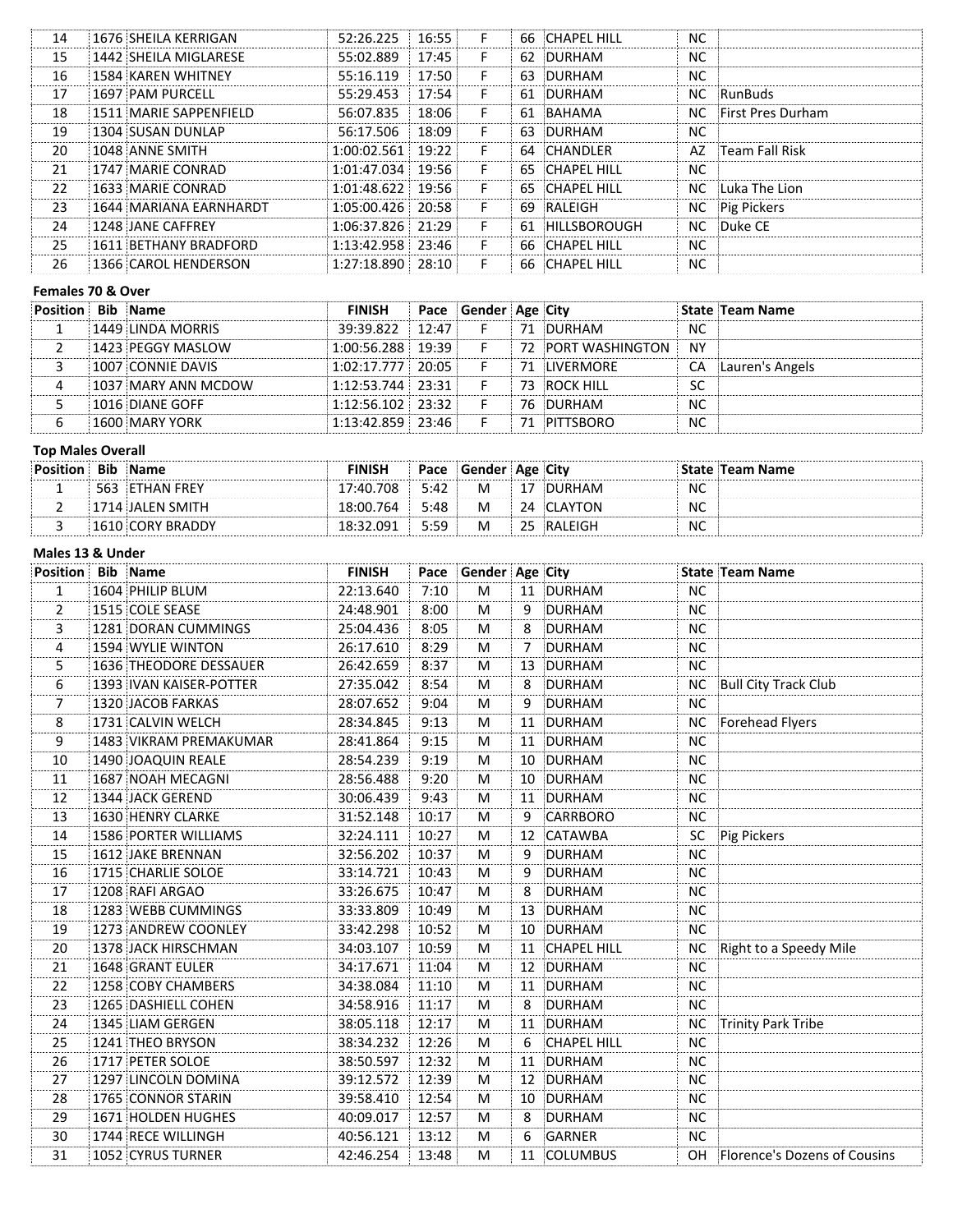|    | 1531 HOLDEN SOMERS    | 45:46.925           | 14:46 | М |    | DURHAM             | <b>NC</b>          |
|----|-----------------------|---------------------|-------|---|----|--------------------|--------------------|
|    | 1204 OWEN AMBROSE     | 46.59 928           | 15.09 | М |    | 10 DURHAM          | <b>NC</b>          |
| 34 | 1328 CHARLIE FLOWE    | 47:02.806           | 15:10 | м |    | 11 DURHAM          | NC                 |
| 35 | 1286 WYATT DFAN       | 47:24.779           | 15.17 | M |    | DURHAM             | <b>NC</b>          |
| 36 | 1541 NICHOLAS STANOS  | 51.2697             | 16.35 | м | 11 | <b>WESTERVILLE</b> | OН                 |
|    | 1419 ALEX MASER       | 56:38.381           | 18:16 | M |    | <b>APFX</b>        | <b>NC</b>          |
| 38 | 1000 FZFKIFL BURNETTE | $0.4.50524 + 20.55$ |       | М | 10 | <b>LAURINBURG</b>  | ंTeam Snail<br>NC. |

#### **Males 14 to 19**

| Position Bib Name |                            | <b>FINISH</b> |        | Pace Gender Age City |    |               |           | <b>State Team Name</b>              |
|-------------------|----------------------------|---------------|--------|----------------------|----|---------------|-----------|-------------------------------------|
|                   | 1658 WINSTON GASCH         | 20:00.307     | 6:27   | м                    |    | 14 DURHAM     | <b>NC</b> |                                     |
|                   | 1723 BEN SUMMERS-BEAN      | 22:17.503     | 7:11   | M                    |    | 15 DURHAM     | NC.       |                                     |
|                   | 1017 STEPHEN GOFF          | 23:41.983     | 7:38   | M                    |    | 15 CLIFTON    | VA        |                                     |
| 4                 | 1418 DILLON MANN           | 23:55.538     | 7:43   | м                    |    | 15 DURHAM     |           | NC RunBuds                          |
|                   | 1222 SAMUEL BARTLETT       | 24:27.836     | 7:53   | м                    |    | 14 DURHAM     | NC.       |                                     |
| 6                 | 1528 I FO SMITH            | 24.32 744     | 7:55   | м                    |    | 15 DURHAM     | <b>NC</b> |                                     |
|                   | 1024 CARTER KEGLEY         | 24:38.234     | 7:57   | м                    |    | 15 WYTHEVILLE | VA.       | :Team Goff                          |
|                   | <b>1624 JAKE CHAMBLISS</b> | 27:53.497     | 9:00   | M                    |    | 16 DURHAM     | NC.       |                                     |
|                   | 1035 IIN MCDOW             | 36:44.756     | 11:51: | M                    |    | 15 BFXI FY    | OH.       | <b>Elorence's Dozens of Cousins</b> |
| 10                | 1738 JEVON WRIGHT          | 45:41.074     | 14:44: | м                    |    | 14 ROLESVILLE | NC        |                                     |
|                   | 1026 BRIAN LONG            | 59:06.178     | 19:04  | м                    | 19 | :WAYNE        | PA        | :Team Fall Risk                     |

#### **Males 20 to 29**

| <b>Position</b> | <b>Bib</b> Name                 | <b>FINISH</b>     | Pace  | Gender Age City |    |                    |           | <b>State Team Name</b> |
|-----------------|---------------------------------|-------------------|-------|-----------------|----|--------------------|-----------|------------------------|
| $\mathbf{1}$    | 1539 JON STALLINGS              | 18:36.223         | 6:00  | M               |    | 27 DURHAM          | <b>NC</b> |                        |
| 2               | <b>1500 NICHOLAS ROGERS</b>     | 22:20.111         | 7:12  | м               |    | 25 DURHAM          | <b>NC</b> | The Gazelle Stampede   |
| 3               | 1689 BRYSON MOSTELLER           | 22:26.574         | 7:14  | М               |    | 24 RALEIGH         | <b>NC</b> |                        |
| 4               | 1456 ANDY NGUYEN                | 23:48.658         | 7:41  | М               |    | 20 DURHAM          | <b>NC</b> |                        |
| 5               | 1778 LUKE HENRY                 | 24:43.118         | 7:58  | М               |    | 26 DURHAM          | <b>NC</b> |                        |
| 6               | 1628 ZHUOQING CHANG             | 25:48.495         | 8:19  | М               |    | 27 DURHAM          |           | NC Duke IID            |
| 7<br>           | <b>1686 CHRISTOPHER MCGUIRK</b> | 26:06.166         | 8:25  | M               |    | 29 GOLDSBORO       | <b>NC</b> |                        |
| 8               | 1557 DAVID TRAN                 | 26:09.548         | 8:26  | M               |    | 21 DURHAM          | <b>NC</b> |                        |
| 9               | 1664 JORDAN HASHEMI             | 26:56.946         | 8:41  | м               |    | 29 DURHAM          | NC.       | Duke IID               |
| 10              | 1372 JON HIBSHMAN               | 27:22.565         | 8:50  | M               | 29 | DURHAM             | <b>NC</b> | The Gazelle Stampede   |
| 11              | 1685 LANCE MCGHEE               | 28:17.501         | 9:07  | M               |    | 27 DURHAM          | <b>NC</b> |                        |
| 12              | 1254 MICHAEL CASIO              | 28:24.402         | 9:10  | М               |    | 21 HOUSTON         | <b>TX</b> |                        |
| 13              | 1574 CALEB WARNER               | 29:13.670         | 9:25  | М               |    | 25 DURHAM          | <b>NC</b> |                        |
| 14              | 1227 SAM BERNHARD               | 29:42.903         | 9:35  | М               |    | 24 DURHAM          | <b>NC</b> | Flu Right By You       |
| 15              | 1257 BEN CHAMBERS               | 32:53.348         | 10:36 | M               |    | 28 MORRISVILLE     | <b>NC</b> | Flu Right By You       |
| 16              | 1522 JOE SILER                  | 33:12.072         | 10:43 | M               |    | 29 DURHAM          | NC.       | Center Edge Software   |
| 17              | 1661 WILL HANNAH                | 33:18.783         | 10:45 | М               |    | 28 DURHAM          | <b>NC</b> |                        |
| 18              | 1028 MATTHEW LONG               | 33:25.061         | 10:47 | M               |    | 22 WAYNE           | PA        | Team Fall Risk         |
| 19              | 1623 LAWSON CHAMBERLAIN         | 35:58.751         | 11:36 | M               |    | 22 HIXSON          | <b>TN</b> |                        |
| 20              | 1523 ANISH SIMHAL               | 39:28.324         | 12:44 | M               |    | 27 DURHAM          | <b>NC</b> |                        |
| 21              | 1235 ROYCE BROADRIGHT           | 39:52.917         | 12:52 | М               |    | 24 TIMBERLAKE      | <b>NC</b> |                        |
| 22              | 1216 MALCOLM BARNARD            | 40:38.788         | 13:06 | M               |    | 23 CARRBORO        | <b>NC</b> |                        |
| 23              | 1724 DAVID TAPP                 | 45:16.711         | 14:36 | M               |    | 27 DURHAM          | <b>NC</b> |                        |
| 24              | 1746 BRENDAN OAKES              | 1:00:22.209       | 19:28 | M               |    | 26 CHARLOTTESVILLE | VA        |                        |
| 25              | 1068 SASHA EGGER                | 1:01:03.440 19:42 |       | M               |    | 23 DURHAM          |           | NC Team Sasha          |
|                 |                                 |                   |       |                 |    |                    |           |                        |

#### **Males 30 to 39**

| <b>Position</b> | <b>Bib</b> Name        | <b>FINISH</b> |      | Pace Gender Age City |                |    | <b>State Team Name</b>  |
|-----------------|------------------------|---------------|------|----------------------|----------------|----|-------------------------|
|                 | 1401 RICHARD KNOTT     | 20:56.989     | 6:45 | м                    | 36 DURHAM      |    | NC Duke CE              |
|                 | 1417 DARRIN MANN       | 22:39.973     | 7:18 | м                    | 36 DURHAM      | NC |                         |
|                 | 1684 MATTHEW MCDOWELL  | 23:33.814     | 7:36 | M                    | 34 DURHAM      | NC |                         |
| 4               | 1617 GREY BURNETT      | 24:22.304     | 7:52 | м                    | 35 DURHAM      |    | NC Center Edge Software |
|                 | 1428 MICHAEL MCDONALD  | 25:39.372     | 8:16 | M                    | 32 DURHAM      | NC |                         |
| 6               | 1310 BRYAN FDWARDS     | 25:39.569     | 8:16 | M                    | 30 ATI ANTA    | GA |                         |
|                 | 1637 MATIAS DI MARTINO | 26:34.853     | 8:34 | M                    | 32 DURHAM      |    | NC Duke IID             |
| 8               | 1527 KYLE SMITH        | 26:46.997     | 8:38 | M                    | 38 WAKE FOREST | NC |                         |
| n               | 1688 HECTOR MIRANDA    | 27:20.361     | 8:49 | м                    | 32 DURHAM      |    | NC Flu Right By You     |
| 10              | 1056 BRANDON WOLFORD   | 27:38.577     | 8:55 | м                    | 31 WYTHEVILLE  |    | VA : Team Goff          |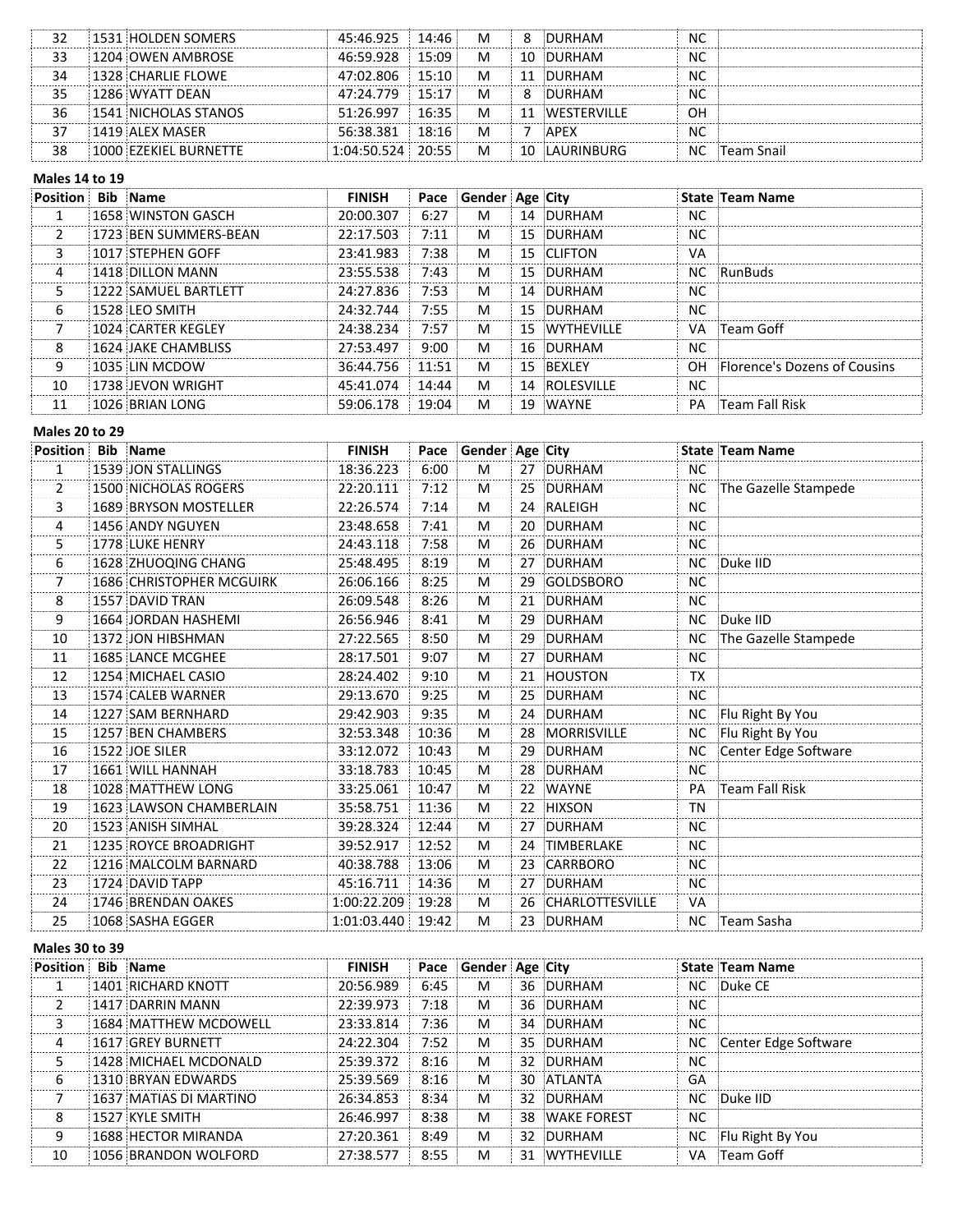| 11                 | 1621 SAMUEL BUXTON            | 27:39.585           | 8:55  | M |    | 36 CARY         | NC.       | Buxton Family                |
|--------------------|-------------------------------|---------------------|-------|---|----|-----------------|-----------|------------------------------|
| 12                 | 1680 JEFFERSON LANSFORD       | 27:50.643           | 8:59  | M | 30 | CARRBORO        | <b>NC</b> |                              |
| 13                 | 1524 DENNIS SIZEMORE          | 28:33.898           | 9:13  | M |    | 36 WAKE FOREST  | <b>NC</b> |                              |
| 14                 | 1659 CHRISTIAN HAEGER         | 28:34.278           | 9:13  | M |    | 32 DURHAM       | <b>NC</b> | Duke IID                     |
| 15                 | 1030 DUSTIN MASSEY            | 29:04.811           | 9:23  | M |    | 32 RICHMOND     | VA        | El Steve-o                   |
| 16                 | 1595 JAMES WISE               | 30:55.938           | 9:58  | M |    | 33 DURHAM       | <b>NC</b> |                              |
| 17                 | 1436 JOE MELLIERE             | 31:56.990           | 10:18 | M |    | 32 DURHAM       | <b>NC</b> |                              |
| 18                 | 1362 NICHOLAS HEATON          | 32:59.494           | 10:38 | M |    | 34 DURHAM       | NC.       | Flu Right By You             |
| 19                 | 1437 AARON MESSER             | 33:18.899           | 10:45 | M |    | 39 DURHAM       | <b>NC</b> |                              |
| 20                 | <b>1643 HEYWARD EARNHARDT</b> | 34:00.889           | 10:58 | M |    | 32 RALEIGH      | NC.       | Pig Pickers                  |
| 21                 | 1373 ASHER HILDEBRAND         | 34:02.616           | 10:59 | M |    | 38 DURHAM       | <b>NC</b> |                              |
| 22                 | 1335 CRAIG FRATRIK            | 36:48.263           | 11:52 | M |    | 34 DURHAM       | <b>NC</b> |                              |
| 23                 | 1270 GORDON COLEMAN           | 39:36.296           | 12:46 | M |    | 30 RALEIGH      | <b>NC</b> |                              |
| 24                 | 1432 JAMES MCNULTY            | 40:49.321           | 13:10 | M |    | 38 WHITSETT     | <b>NC</b> |                              |
| 25                 | 1264 DAN CODA                 | 40:57.062           | 13:13 | M |    | 33 DURHAM       | <b>NC</b> |                              |
| 26                 | 1426 BEN MCCORMICK            | 47:30.019           | 15:19 | M |    | 31 DURHAM       | <b>NC</b> |                              |
| 27                 | 1698 PAXTON RAMSDELL          | 49:01.102           | 15:49 | M |    | 35 RALEIGH      |           | NC EDF                       |
| 28                 | 1683 PETER MALINOSKY          | 49:14.543           | 15:53 | M |    | 36 HILLSBOROUGH |           | NC Luka The Lion             |
| 29                 | 1465 JONATHAN OLOFSSON        | 52:33.064           | 16:57 | M |    | 30 RALEIGH      | <b>NC</b> |                              |
| 30                 | 1233 JIM BOYCE                | 56:49.553           | 18:20 | M |    | 35 CHAPEL HILL  | NC.       | Duke CE                      |
| 31                 | 1735 TRISTAN WHITE            | 1:00:12.158         | 19:25 | M |    | 35 PITTSBORO    |           | NC UNC Kenan-Flagler         |
| 32                 | 1459 GRIFFIN NICHOLSON        | 1:01:44.893         | 19:55 | M |    | 35 ROCK HILL    | SC.       | Pig Pickers                  |
| 33                 | 1327 ZACH FISHER              | 1:01:49.522         | 19:56 | M |    | 38 DURHAM       | <b>NC</b> | Luka The Lion                |
| 34                 | 1308 WILLIAM EARNHARDT        | 1:04:49.427   20:55 |       | M |    | 34 CARY         | NC.       | Pig Pickers                  |
| 35                 | 1566 PEDRO VASQUEZ            | 1:06:36.011 21:29   |       | M |    | 36 DURHAM       |           | NC UNC Kenan-Flagler         |
| 36                 | 1010 BRIAN EHMANN             | 1:09:08.578 22:18   |       | M |    | 39 DEERFIELD    |           | OH Rae Of Hope For Anti NMDA |
| $A = 1 - 101 - 10$ |                               |                     |       |   |    |                 |           |                              |

#### **Males 40 to 49**

| <b>Position Bib Name</b> |                          | <b>FINISH</b> |       | Pace Gender Age City |    |                    |           | State Team Name    |
|--------------------------|--------------------------|---------------|-------|----------------------|----|--------------------|-----------|--------------------|
| $\mathbf{1}$<br>.        | 1250 MARK CAREY          | 19:04.872     | 6:09  | M                    |    | 47 CHAPEL HILL     | NC        |                    |
| 2                        | 1722 BRIAN STULL         | 21:10.705     | 6:50  | М                    | 47 | DURHAM             | <b>NC</b> | Forehead Flyers    |
| 3                        | 1763 DREW CUMMINGS       | 22:03.279     | 7:07  | м                    |    | 46 DURHAM          | <b>NC</b> |                    |
| 4                        | 1018 JORG GRANDL         | 22:14.771     | 7:10  | M                    |    | 43 DURHAM          | <b>NC</b> |                    |
| 5                        | 1369 THOMAS HENRY        | 22:26.037     | 7:14  | M                    |    | 42 CARRBORO        | <b>NC</b> |                    |
| 6                        | 1225 DYER BENNETT        | 26:08.163     | 8:26  | M                    |    | 49 RALEIGH         | <b>NC</b> | Duke CE            |
| 7                        | 1201 MATT ABADIE         | 26:09.417     | 8:26  | м                    |    | 43 DURHAM          | <b>NC</b> |                    |
| 8                        | 1593 TYLER WINTON        | 26:18.542     | 8:29  | M                    |    | 44 DURHAM          | <b>NC</b> |                    |
| 9                        | 1540 MERCER STANFIELD    | 26:18.853     | 8:29  | M                    |    | 47 DURHAM          | <b>NC</b> | F3 Churham         |
| 10                       | 1356 BRIAN HANCZARYK     | 28:50.699     | 9:18  | M                    | 40 | DURHAM             | <b>NC</b> |                    |
| 11                       | 1529 MARTIN SMITH        | 29:07.933     | 9:24  | м                    |    | 48 DURHAM          | <b>NC</b> |                    |
| 12                       | <b>1649 KURT EULER</b>   | 29:22.085     | 9:28  | M                    |    | 45 DURHAM          | <b>NC</b> |                    |
| 13                       | 1259 TONY CHAVEZ         | 29:48.558     | 9:37  | М                    |    | 48 DURHAM          | <b>NC</b> |                    |
| 14                       | 1509 GUILLERMO SANCHEZ   | 30:13.762     | 9:45  | М                    | 49 | <b>CHAPEL HILL</b> | <b>NC</b> |                    |
| 15                       | 1354 ADAM HAILE          | 30:50.204     | 9:57  | М                    |    | 44 DURHAM          | <b>NC</b> |                    |
| 16                       | 1231 JESSE BOWLING       | 30:52.837     | 9:57  | М                    |    | 43 DURHAM          | NC        | Forehead Flyers    |
| 17                       | 1421 JOHN MASER          | 31:24.302     | 10:08 | М                    | 41 | APEX               | <b>NC</b> |                    |
| 18                       | 1261 BEN CLARKE          | 31:54.777     | 10:17 | M                    | 49 | <b>CHAPEL HILL</b> | <b>NC</b> |                    |
| 19                       | 1489 BRIAN REALE         | 32:53.702     | 10:36 | M                    |    | 48 DURHAM          | NC.       |                    |
| 20                       | 1605 VOLKER BLUM         | 33:00.122     | 10:39 | M                    | 48 | DURHAM             | <b>NC</b> |                    |
| 21                       | 1263 DEREK CLEWLEY       | 33:11.258     | 10:42 | M                    |    | 45 HILLSBOROUGH    | <b>NC</b> |                    |
| 22                       | 1267 JOSH COHEN          | 34:59.811     | 11:17 | м                    |    | 41 DURHAM          | <b>NC</b> |                    |
| 23                       | 1627 WILL CHAMBLISS      | 36:03.746     | 11:38 | M                    |    | 45 DURHAM          | <b>NC</b> |                    |
| 24                       | 1479 JEFFREY PORTER      | 36:21.093     | 11:44 | M                    | 49 | DURHAM             | <b>NC</b> | Trinity Park Tribe |
| 25                       | 1239 KIRK BRYSON         | 38:36.238     | 12:27 | м                    | 46 | <b>CHAPEL HILL</b> | <b>NC</b> |                    |
| 26                       | 1298 THURSTON DOMINA     | 39:12.677     | 12:39 | M                    |    | 43 DURHAM          | <b>NC</b> |                    |
| 27                       | 1606 MAURICIO BORGEN     | 40:05.231     | 12:56 | M                    |    | 43 CARY            | <b>NC</b> |                    |
| $\frac{28}{2}$           | 1476 MARC PHILLIPS       | 42:59.821     | 13:52 | м                    |    | 46 DURHAM          | <b>NC</b> |                    |
| 29                       | 1773 TONY MEZA           | 43:00.627     | 13:52 | м                    |    | 42 GRAHAM          | <b>NC</b> |                    |
| 30                       | 1533 MICHAEL SOMERS      | 45:47.470     | 14:46 | M                    |    | 42 DURHAM          | <b>NC</b> |                    |
| 31                       | <b>1652 LUKE EVERETT</b> | 51:45.740     | 16:42 | M                    |    | 43 DURHAM          | <b>NC</b> |                    |
| 32                       | 1505 ANDREW RUVO         | 52:36.559     | 16:58 | M                    |    | 43 CHAPEL HILL     | NC .      | <b>OMSA</b>        |